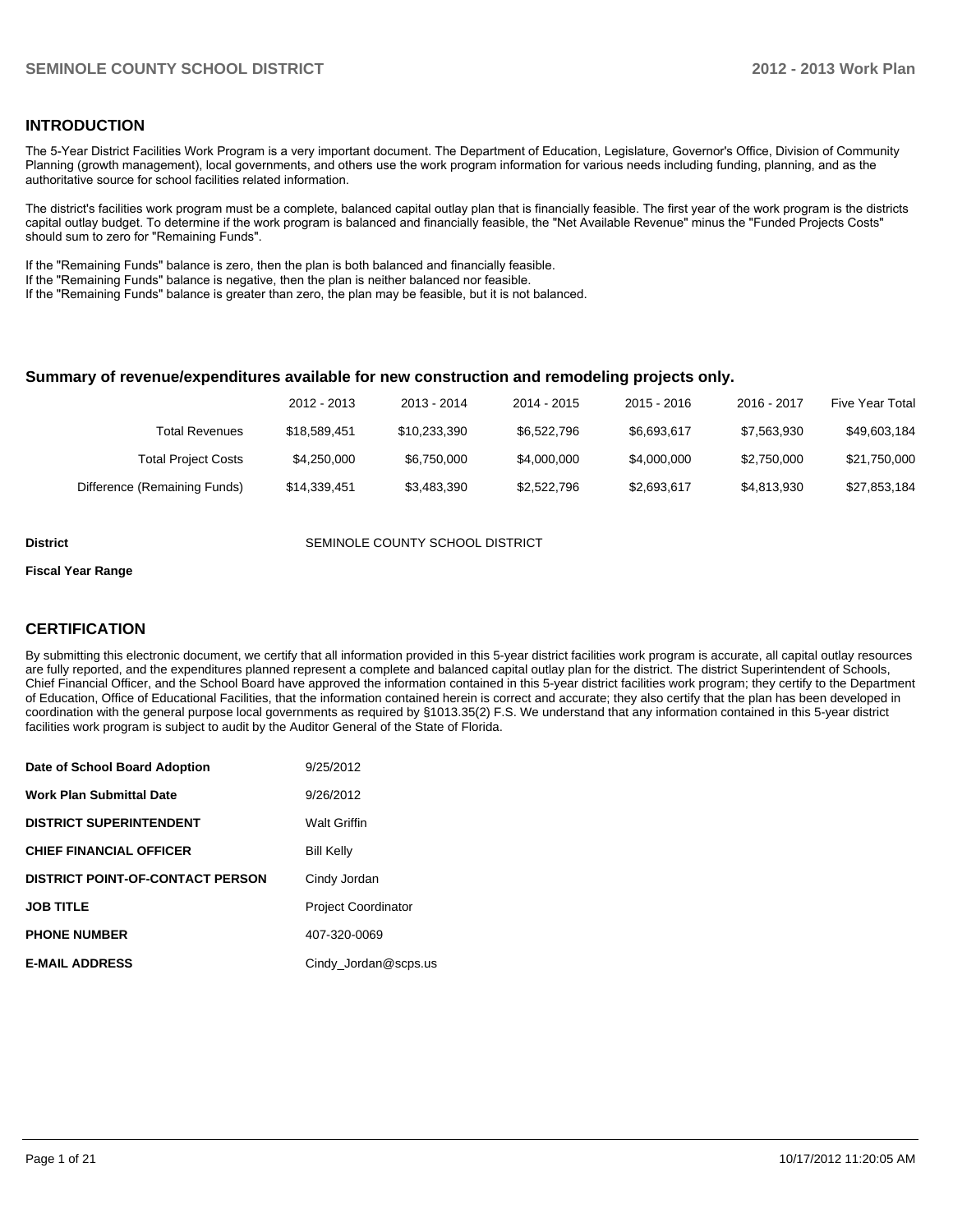# **Expenditures**

#### **Expenditure for Maintenance, Repair and Renovation from 1.50-Mills and PECO**

Annually, prior to the adoption of the district school budget, each school board must prepare a tentative district facilities work program that includes a schedule of major repair and renovation projects necessary to maintain the educational and ancillary facilities of the district.

|                | Item                                                                                                                                                                                                                                                                                                                                                                                                                                                                                                                                                                                                                                                                                                                                                                                                                                                                                                                                                                                                                                                                                                                                                                                                                                                                                                                                                                                                                                                                                                                                                                                                                                                                                                                                                                                                                                                                     | 2012 - 2013<br><b>Actual Budget</b> | 2013 - 2014<br>Projected | 2014 - 2015<br>Projected | 2015 - 2016<br>Projected | 2016 - 2017<br>Projected | Total        |
|----------------|--------------------------------------------------------------------------------------------------------------------------------------------------------------------------------------------------------------------------------------------------------------------------------------------------------------------------------------------------------------------------------------------------------------------------------------------------------------------------------------------------------------------------------------------------------------------------------------------------------------------------------------------------------------------------------------------------------------------------------------------------------------------------------------------------------------------------------------------------------------------------------------------------------------------------------------------------------------------------------------------------------------------------------------------------------------------------------------------------------------------------------------------------------------------------------------------------------------------------------------------------------------------------------------------------------------------------------------------------------------------------------------------------------------------------------------------------------------------------------------------------------------------------------------------------------------------------------------------------------------------------------------------------------------------------------------------------------------------------------------------------------------------------------------------------------------------------------------------------------------------------|-------------------------------------|--------------------------|--------------------------|--------------------------|--------------------------|--------------|
| <b>IHVAC</b>   |                                                                                                                                                                                                                                                                                                                                                                                                                                                                                                                                                                                                                                                                                                                                                                                                                                                                                                                                                                                                                                                                                                                                                                                                                                                                                                                                                                                                                                                                                                                                                                                                                                                                                                                                                                                                                                                                          | \$2.300.000                         | \$2,000,000              | \$2,000,000              | \$2,000,000              | \$2,000,000              | \$10,300,000 |
| Locations:     | ALTAMONTE ELEMENTARY, BEAR LAKE ELEMENTARY, CASSELBERRY ELEMENTARY, CROOMS ACADEMY OF INFORMATION<br>TECHNOLOGY, EDUCATIONAL SUPPORT CENTER ANNEX, EVANS ELEMENTARY, FOREST CITY ELEMENTARY, GENEVA<br>ELEMENTARY, GOLDSBORO ELEMENTARY, GREENWOOD LAKES MIDDLE, HAMILTON ELEMENTARY, HEATHROW ELEMENTARY,<br>HOPPER EXCEPTIONAL STUDENT EDUCATION CENTER, IDYLLWILDE ELEMENTARY, INDIAN TRAILS MIDDLE, JACKSON HEIGHTS<br>MIDDLE, LAKE BRANTLEY SENIOR HIGH, LAKE MARY ELEMENTARY, LAKE ORIENTA ELEMENTARY, LAWTON ELEMENTARY, LAYER<br>ELEMENTARY SCHOOL, LONGWOOD ELEMENTARY, LYMAN SENIOR HIGH, MIDWAY ELEMENTARY (OLD), MILLENNIUM MIDDLE,<br>MILWEE MIDDLE, PARTIN ELEMENTARY, PINE CREST ELEMENTARY, RAINBOW ELEMENTARY, SABAL POINT ELEMENTARY,<br>SEMINOLE ADMINISTRATIVE OFFICES, SEMINOLE SENIOR HIGH, SOUTH SEMINOLE MIDDLE, SPRING LAKE ELEMENTARY,<br>STENSTROM ELEMENTARY. STERLING PARK ELEMENTARY. STUDENT MUSEUM. WALKER ELEMENTARY SCHOOL. WEKIVA<br>ELEMENTARY, WILSON ELEMENTARY, WINTER SPRINGS ELEMENTARY, WINTER SPRINGS SENIOR HIGH, WOODLANDS<br><b>ELEMENTARY</b>                                                                                                                                                                                                                                                                                                                                                                                                                                                                                                                                                                                                                                                                                                                                                                             |                                     |                          |                          |                          |                          |              |
| Flooring       |                                                                                                                                                                                                                                                                                                                                                                                                                                                                                                                                                                                                                                                                                                                                                                                                                                                                                                                                                                                                                                                                                                                                                                                                                                                                                                                                                                                                                                                                                                                                                                                                                                                                                                                                                                                                                                                                          | \$150,000                           | \$150,000                | \$150,000                | \$150,000                | \$150,000                | \$750,000    |
|                | Locations: BEAR LAKE ELEMENTARY, CARILLON ELEMENTARY, CHILES MIDDLE SCHOOL, CROOMS ACADEMY OF INFORMATION<br>TECHNOLOGY, ENGLISH ESTATES ELEMENTARY, EVANS ELEMENTARY, GENEVA ELEMENTARY, GREENWOOD LAKES MIDDLE,<br>HAGERTY HIGH SCHOOL, IDYLLWILDE ELEMENTARY, JACKSON HEIGHTS MIDDLE, LAKE BRANTLEY SENIOR HIGH, LAKE HOWELL<br>SENIOR HIGH, LAKE MARY SENIOR HIGH, LAKE ORIENTA ELEMENTARY, LYMAN SENIOR HIGH, MARKHAM WOODS MIDDLE,<br>MIDWAY ELEMENTARY (NEW), MILWEE MIDDLE, OVIEDO SENIOR HIGH, SEMINOLE SENIOR HIGH, TEAGUE MIDDLE, TUSKAWILLA<br>MIDDLE, WINTER SPRINGS SENIOR HIGH                                                                                                                                                                                                                                                                                                                                                                                                                                                                                                                                                                                                                                                                                                                                                                                                                                                                                                                                                                                                                                                                                                                                                                                                                                                                            |                                     |                          |                          |                          |                          |              |
| Roofing        |                                                                                                                                                                                                                                                                                                                                                                                                                                                                                                                                                                                                                                                                                                                                                                                                                                                                                                                                                                                                                                                                                                                                                                                                                                                                                                                                                                                                                                                                                                                                                                                                                                                                                                                                                                                                                                                                          | \$50,000                            | \$50,000                 | \$50,000                 | \$50,000                 | \$50,000                 | \$250,000    |
| Locations:     | ALTAMONTE ELEMENTARY, BEAR LAKE ELEMENTARY, BENTLEY ELEMENTARY, CARILLON ELEMENTARY, CASSELBERRY<br>ELEMENTARY, CHILES MIDDLE SCHOOL, CROOMS ACADEMY OF INFORMATION TECHNOLOGY, CRYSTAL LAKE ELEMENTARY,<br>EASTBROOK ELEMENTARY, EDUCATIONAL SUPPORT CENTER ANNEX, ENDEAVOR SCHOOL, ENGLISH ESTATES ELEMENTARY,<br>ENVIRONMENTAL STUDIES CENTER, EVANS ELEMENTARY, FOREST CITY ELEMENTARY, GENEVA ELEMENTARY, GOLDSBORO<br>ELEMENTARY, GREENWOOD LAKES MIDDLE, HAGERTY HIGH SCHOOL, HAMILTON ELEMENTARY, HEATHROW ELEMENTARY,<br>HIGHLANDS ELEMENTARY, HOPPER EXCEPTIONAL STUDENT EDUCATION CENTER, IDYLLWILDE ELEMENTARY, INDIAN TRAILS<br>MIDDLE, JACKSON HEIGHTS MIDDLE, JOURNEYS ACADEMY, KEETH ELEMENTARY, LAKE BRANTLEY SENIOR HIGH, LAKE<br>BRANTLEY SOUTH, LAKE HOWELL SENIOR HIGH, LAKE MARY ELEMENTARY, LAKE MARY SENIOR HIGH, LAKE ORIENTA<br>ELEMENTARY, LAWTON ELEMENTARY, LAYER ELEMENTARY SCHOOL, LONGWOOD ELEMENTARY, LYMAN SENIOR HIGH,<br>MAINTENANCE/FACILITIES SERVICES, MARKHAM WOODS MIDDLE, MELLONVILLE ANNEX, MIDWAY ELEMENTARY (NEW), MIDWAY<br>ELEMENTARY (OLD). MIDWAY SAFE HARBOR, MIDWAY TRANSPORTATION SERVICES COMPLEX, MILLENNIUM MIDDLE, MILWEE<br>MIDDLE, OVIEDO SENIOR HIGH, PARTIN ELEMENTARY, PINE CREST ELEMENTARY, RAINBOW ELEMENTARY, RED BUG<br>ELEMENTARY. RINEHART ROAD ANNEX. ROCK LAKE MIDDLE. ROSENWALD EXCEPTIONAL STUDENT EDUCATION CENTER (OLD).<br>SABAL POINT ELEMENTARY, SANFORD MIDDLE, SEMINOLE ADMINISTRATIVE OFFICES, SEMINOLE SENIOR HIGH, SOUTH<br>SEMINOLE MIDDLE, SPRING LAKE ELEMENTARY, STENSTROM ELEMENTARY, STERLING PARK ELEMENTARY, STUDENT MUSEUM,<br>TEAGUE MIDDLE, TECHNOLOGY PARK ANNEX, TRANSPORTATION, TUSKAWILLA MIDDLE, WALKER ELEMENTARY SCHOOL,<br>WEKIVA ELEMENTARY, WICKLOW ELEMENTARY, WILSON ELEMENTARY, WINTER SPRINGS ELEMENTARY, WINTER SPRINGS<br>SENIOR HIGH, WOODLANDS ELEMENTARY |                                     |                          |                          |                          |                          |              |
| Safety to Life |                                                                                                                                                                                                                                                                                                                                                                                                                                                                                                                                                                                                                                                                                                                                                                                                                                                                                                                                                                                                                                                                                                                                                                                                                                                                                                                                                                                                                                                                                                                                                                                                                                                                                                                                                                                                                                                                          | \$600,000                           | \$525,000                | \$0                      | \$0                      | \$0                      | \$1,125,000  |
| Locations:     | LAKE BRANTLEY SENIOR HIGH, SEMINOLE SENIOR HIGH                                                                                                                                                                                                                                                                                                                                                                                                                                                                                                                                                                                                                                                                                                                                                                                                                                                                                                                                                                                                                                                                                                                                                                                                                                                                                                                                                                                                                                                                                                                                                                                                                                                                                                                                                                                                                          |                                     |                          |                          |                          |                          |              |
| Fencing        |                                                                                                                                                                                                                                                                                                                                                                                                                                                                                                                                                                                                                                                                                                                                                                                                                                                                                                                                                                                                                                                                                                                                                                                                                                                                                                                                                                                                                                                                                                                                                                                                                                                                                                                                                                                                                                                                          | \$0                                 | \$0                      | \$0                      | \$0                      | \$0                      | \$0          |
|                | Locations: No Locations for this expenditure.                                                                                                                                                                                                                                                                                                                                                                                                                                                                                                                                                                                                                                                                                                                                                                                                                                                                                                                                                                                                                                                                                                                                                                                                                                                                                                                                                                                                                                                                                                                                                                                                                                                                                                                                                                                                                            |                                     |                          |                          |                          |                          |              |
| Parking        |                                                                                                                                                                                                                                                                                                                                                                                                                                                                                                                                                                                                                                                                                                                                                                                                                                                                                                                                                                                                                                                                                                                                                                                                                                                                                                                                                                                                                                                                                                                                                                                                                                                                                                                                                                                                                                                                          | \$50,000                            | \$50,000                 | \$50,000                 | \$50,000                 | \$50,000                 | \$250,000    |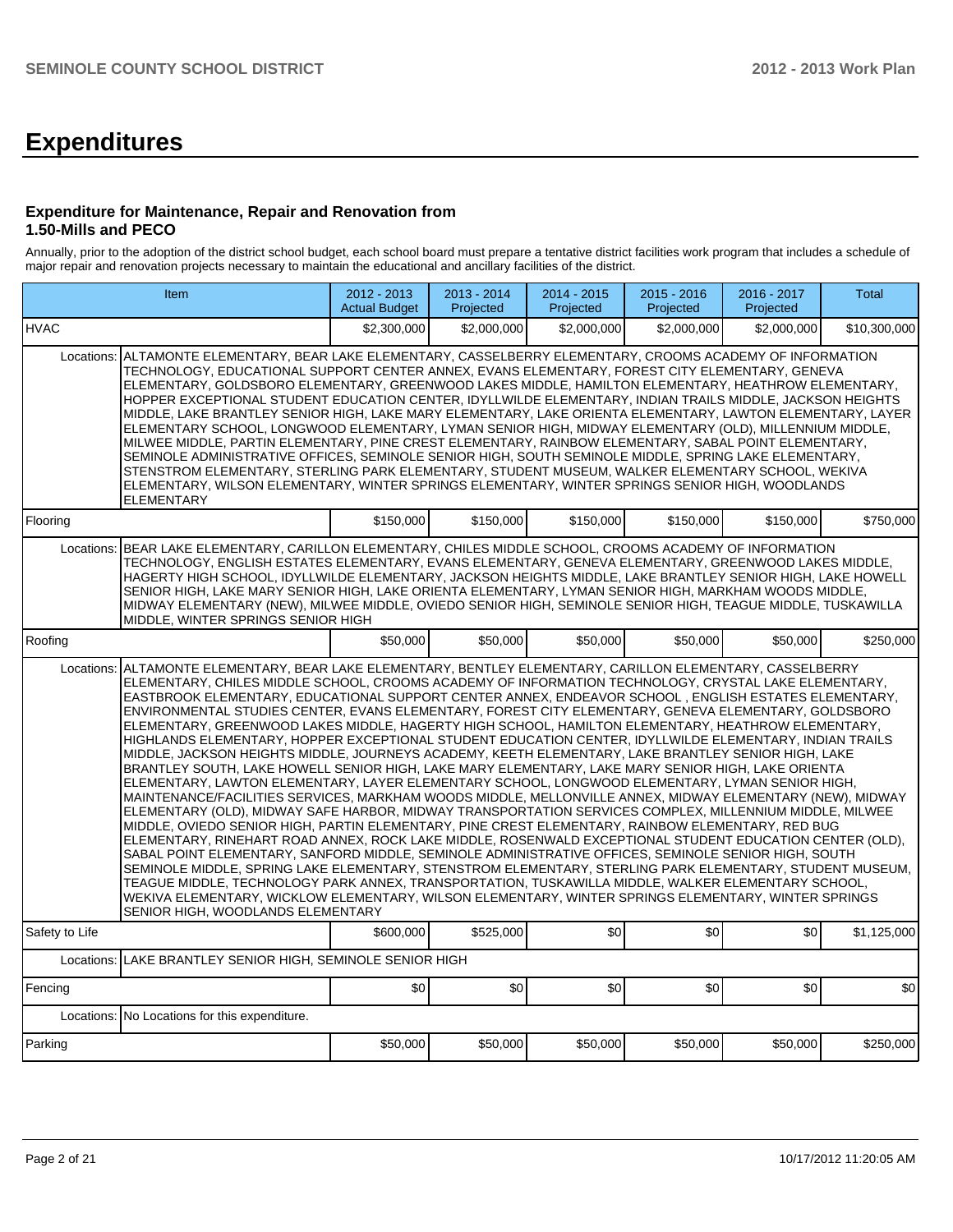|                                  | Locations: BEAR LAKE ELEMENTARY, BENTLEY ELEMENTARY, CHILES MIDDLE SCHOOL, ENGLISH ESTATES ELEMENTARY, HIGHLANDS<br>ELEMENTARY, LAKE HOWELL SENIOR HIGH, LAYER ELEMENTARY SCHOOL, LYMAN SENIOR HIGH, MAINTENANCE/FACILITIES<br>SERVICES, MARKHAM WOODS MIDDLE, RINEHART ROAD ANNEX, ROCK LAKE MIDDLE, SOUTH SEMINOLE MIDDLE, STERLING<br>PARK ELEMENTARY, TRANSPORTATION, WEKIVA ELEMENTARY, WICKLOW ELEMENTARY                                                                                                                                                                                                                                                                                                                                                                                                                                                                                                                                                                                                                                                                                                                                                                                                                                                                                                                                                                                                                                                                                                                                                                                                                                                                                                                                                                                                                                                          |                 |             |             |             |             |              |  |  |  |  |
|----------------------------------|--------------------------------------------------------------------------------------------------------------------------------------------------------------------------------------------------------------------------------------------------------------------------------------------------------------------------------------------------------------------------------------------------------------------------------------------------------------------------------------------------------------------------------------------------------------------------------------------------------------------------------------------------------------------------------------------------------------------------------------------------------------------------------------------------------------------------------------------------------------------------------------------------------------------------------------------------------------------------------------------------------------------------------------------------------------------------------------------------------------------------------------------------------------------------------------------------------------------------------------------------------------------------------------------------------------------------------------------------------------------------------------------------------------------------------------------------------------------------------------------------------------------------------------------------------------------------------------------------------------------------------------------------------------------------------------------------------------------------------------------------------------------------------------------------------------------------------------------------------------------------|-----------------|-------------|-------------|-------------|-------------|--------------|--|--|--|--|
| Electrical                       |                                                                                                                                                                                                                                                                                                                                                                                                                                                                                                                                                                                                                                                                                                                                                                                                                                                                                                                                                                                                                                                                                                                                                                                                                                                                                                                                                                                                                                                                                                                                                                                                                                                                                                                                                                                                                                                                          | SO <sub>2</sub> | \$0         | \$0         | \$0         | \$0         | \$0          |  |  |  |  |
| Locations:                       | No Locations for this expenditure.                                                                                                                                                                                                                                                                                                                                                                                                                                                                                                                                                                                                                                                                                                                                                                                                                                                                                                                                                                                                                                                                                                                                                                                                                                                                                                                                                                                                                                                                                                                                                                                                                                                                                                                                                                                                                                       |                 |             |             |             |             |              |  |  |  |  |
| Fire Alarm                       |                                                                                                                                                                                                                                                                                                                                                                                                                                                                                                                                                                                                                                                                                                                                                                                                                                                                                                                                                                                                                                                                                                                                                                                                                                                                                                                                                                                                                                                                                                                                                                                                                                                                                                                                                                                                                                                                          | \$0             | \$0         | \$0         | \$0         | \$0         | \$0          |  |  |  |  |
| Locations:                       | No Locations for this expenditure.                                                                                                                                                                                                                                                                                                                                                                                                                                                                                                                                                                                                                                                                                                                                                                                                                                                                                                                                                                                                                                                                                                                                                                                                                                                                                                                                                                                                                                                                                                                                                                                                                                                                                                                                                                                                                                       |                 |             |             |             |             |              |  |  |  |  |
| Telephone/Intercom System        |                                                                                                                                                                                                                                                                                                                                                                                                                                                                                                                                                                                                                                                                                                                                                                                                                                                                                                                                                                                                                                                                                                                                                                                                                                                                                                                                                                                                                                                                                                                                                                                                                                                                                                                                                                                                                                                                          | \$100,000       | \$50,000    | \$0         | \$50,000    | \$100,000   | \$300,000    |  |  |  |  |
| Locations:                       | ALTAMONTE ELEMENTARY, BEAR LAKE ELEMENTARY, BENTLEY ELEMENTARY, CARILLON ELEMENTARY, CASSELBERRY<br>ELEMENTARY, CHILES MIDDLE SCHOOL, CROOMS ACADEMY OF INFORMATION TECHNOLOGY, CRYSTAL LAKE ELEMENTARY,<br>EASTBROOK ELEMENTARY, EDUCATIONAL SUPPORT CENTER ANNEX, ENDEAVOR SCHOOL, ENGLISH ESTATES ELEMENTARY,<br>ENVIRONMENTAL STUDIES CENTER, EVANS ELEMENTARY, FOREST CITY ELEMENTARY, GENEVA ELEMENTARY, GOLDSBORO<br>ELEMENTARY, GREENWOOD LAKES MIDDLE, HAGERTY HIGH SCHOOL, HAMILTON ELEMENTARY, HEATHROW ELEMENTARY,<br>HIGHLANDS ELEMENTARY, HOPPER EXCEPTIONAL STUDENT EDUCATION CENTER, IDYLLWILDE ELEMENTARY, INDIAN TRAILS<br>MIDDLE, JACKSON HEIGHTS MIDDLE, JOURNEYS ACADEMY, KEETH ELEMENTARY, LAKE BRANTLEY SENIOR HIGH, LAKE<br>BRANTLEY SOUTH, LAKE HOWELL SENIOR HIGH, LAKE MARY ELEMENTARY, LAKE MARY SENIOR HIGH, LAKE ORIENTA<br>ELEMENTARY, LAWTON ELEMENTARY, LAYER ELEMENTARY SCHOOL, LONGWOOD ELEMENTARY, LYMAN SENIOR HIGH,<br>MAINTENANCE/FACILITIES SERVICES, MARKHAM WOODS MIDDLE, MELLONVILLE ANNEX, MIDWAY ELEMENTARY (NEW), MIDWAY<br>ELEMENTARY (OLD), MIDWAY SAFE HARBOR, MIDWAY TRANSPORTATION SERVICES COMPLEX, MILLENNIUM MIDDLE, MILWEE<br>MIDDLE, OVIEDO SENIOR HIGH, PARTIN ELEMENTARY, PINE CREST ELEMENTARY, RAINBOW ELEMENTARY, RED BUG<br>ELEMENTARY, RINEHART ROAD ANNEX, ROCK LAKE MIDDLE, ROSENWALD EXCEPTIONAL STUDENT EDUCATION CENTER (OLD),<br>SABAL POINT ELEMENTARY, SANFORD MIDDLE, SEMINOLE ADMINISTRATIVE OFFICES, SEMINOLE SENIOR HIGH, SOUTH<br>SEMINOLE MIDDLE, SPRING LAKE ELEMENTARY, STENSTROM ELEMENTARY, STERLING PARK ELEMENTARY, STUDENT MUSEUM,<br>TEAGUE MIDDLE, TECHNOLOGY PARK ANNEX, TRANSPORTATION, TUSKAWILLA MIDDLE, WALKER ELEMENTARY SCHOOL,<br>WEKIVA ELEMENTARY, WICKLOW ELEMENTARY, WILSON ELEMENTARY, WINTER SPRINGS ELEMENTARY, WINTER SPRINGS<br>SENIOR HIGH, WOODLANDS ELEMENTARY |                 |             |             |             |             |              |  |  |  |  |
| <b>Closed Circuit Television</b> |                                                                                                                                                                                                                                                                                                                                                                                                                                                                                                                                                                                                                                                                                                                                                                                                                                                                                                                                                                                                                                                                                                                                                                                                                                                                                                                                                                                                                                                                                                                                                                                                                                                                                                                                                                                                                                                                          | \$0             | \$0         | 30          | \$0         | \$0         | \$0          |  |  |  |  |
|                                  | Locations: No Locations for this expenditure.                                                                                                                                                                                                                                                                                                                                                                                                                                                                                                                                                                                                                                                                                                                                                                                                                                                                                                                                                                                                                                                                                                                                                                                                                                                                                                                                                                                                                                                                                                                                                                                                                                                                                                                                                                                                                            |                 |             |             |             |             |              |  |  |  |  |
| Paint                            |                                                                                                                                                                                                                                                                                                                                                                                                                                                                                                                                                                                                                                                                                                                                                                                                                                                                                                                                                                                                                                                                                                                                                                                                                                                                                                                                                                                                                                                                                                                                                                                                                                                                                                                                                                                                                                                                          | \$150,000       | \$150,000   | \$150,000   | \$150,000   | \$150,000   | \$750,000    |  |  |  |  |
|                                  | Locations:   BEAR LAKE ELEMENTARY, CARILLON ELEMENTARY, CASSELBERRY ELEMENTARY, GENEVA ELEMENTARY, HAMILTON<br>ELEMENTARY, KEETH ELEMENTARY, LAKE MARY ELEMENTARY, LAKE ORIENTA ELEMENTARY, SABAL POINT ELEMENTARY,<br>SPRING LAKE ELEMENTARY                                                                                                                                                                                                                                                                                                                                                                                                                                                                                                                                                                                                                                                                                                                                                                                                                                                                                                                                                                                                                                                                                                                                                                                                                                                                                                                                                                                                                                                                                                                                                                                                                            |                 |             |             |             |             |              |  |  |  |  |
| Maintenance/Repair               |                                                                                                                                                                                                                                                                                                                                                                                                                                                                                                                                                                                                                                                                                                                                                                                                                                                                                                                                                                                                                                                                                                                                                                                                                                                                                                                                                                                                                                                                                                                                                                                                                                                                                                                                                                                                                                                                          | \$7,241,000     | \$9.241.000 | \$9.241,000 | \$9,241,000 | \$9,241,000 | \$44,205,000 |  |  |  |  |
| Locations:                       | ALTAMONTE ELEMENTARY, BEAR LAKE ELEMENTARY, BENTLEY ELEMENTARY, CARILLON ELEMENTARY, CASSELBERRY<br>ELEMENTARY, CHILES MIDDLE SCHOOL, CROOMS ACADEMY OF INFORMATION TECHNOLOGY, CRYSTAL LAKE ELEMENTARY,<br>EASTBROOK ELEMENTARY, EDUCATIONAL SUPPORT CENTER ANNEX, ENDEAVOR SCHOOL, ENGLISH ESTATES ELEMENTARY,<br>ENVIRONMENTAL STUDIES CENTER, EVANS ELEMENTARY, FOREST CITY ELEMENTARY, GENEVA ELEMENTARY, GOLDSBORO<br>ELEMENTARY, GREENWOOD LAKES MIDDLE, HAGERTY HIGH SCHOOL, HAMILTON ELEMENTARY, HEATHROW ELEMENTARY,<br>HIGHLANDS ELEMENTARY, HOPPER EXCEPTIONAL STUDENT EDUCATION CENTER, IDYLLWILDE ELEMENTARY, INDIAN TRAILS<br>MIDDLE, JACKSON HEIGHTS MIDDLE, JOURNEYS ACADEMY, KEETH ELEMENTARY, LAKE BRANTLEY SENIOR HIGH, LAKE<br>BRANTLEY SOUTH, LAKE HOWELL SENIOR HIGH, LAKE MARY ELEMENTARY, LAKE MARY SENIOR HIGH, LAKE ORIENTA<br>ELEMENTARY, LAWTON ELEMENTARY, LAYER ELEMENTARY SCHOOL, LONGWOOD ELEMENTARY, LYMAN SENIOR HIGH,<br>MAINTENANCE/FACILITIES SERVICES, MARKHAM WOODS MIDDLE, MELLONVILLE ANNEX, MIDWAY ELEMENTARY (NEW), MIDWAY<br>ELEMENTARY (OLD), MIDWAY SAFE HARBOR, MIDWAY TRANSPORTATION SERVICES COMPLEX, MILLENNIUM MIDDLE, MILWEE<br>MIDDLE, OVIEDO SENIOR HIGH, PARTIN ELEMENTARY, PINE CREST ELEMENTARY, RAINBOW ELEMENTARY, RED BUG<br>ELEMENTARY, RINEHART ROAD ANNEX, ROCK LAKE MIDDLE, ROSENWALD EXCEPTIONAL STUDENT EDUCATION CENTER (OLD),<br>SABAL POINT ELEMENTARY, SANFORD MIDDLE, SEMINOLE ADMINISTRATIVE OFFICES, SEMINOLE SENIOR HIGH, SOUTH<br>SEMINOLE MIDDLE, SPRING LAKE ELEMENTARY, STENSTROM ELEMENTARY, STERLING PARK ELEMENTARY, STUDENT MUSEUM,<br>TEAGUE MIDDLE, TECHNOLOGY PARK ANNEX, TRANSPORTATION, TUSKAWILLA MIDDLE, WALKER ELEMENTARY SCHOOL,<br>WEKIVA ELEMENTARY, WICKLOW ELEMENTARY, WILSON ELEMENTARY, WINTER SPRINGS ELEMENTARY, WINTER SPRINGS<br>SENIOR HIGH, WOODLANDS ELEMENTARY |                 |             |             |             |             |              |  |  |  |  |
|                                  |                                                                                                                                                                                                                                                                                                                                                                                                                                                                                                                                                                                                                                                                                                                                                                                                                                                                                                                                                                                                                                                                                                                                                                                                                                                                                                                                                                                                                                                                                                                                                                                                                                                                                                                                                                                                                                                                          |                 |             |             |             |             |              |  |  |  |  |

| <b>IPFCO</b><br>Expenditures<br>Maintenance<br>-50 | \$0 | \$0 | .484,643<br>ጡ ብ<br>ມເ | .740.323<br>ົ<br>. | $\sim$<br>ا 675∎. ∟<br>Ή.<br>\$1,92 | ,146.64'<br>$\mathbf{A} =$<br>ະ∽<br>υU, |
|----------------------------------------------------|-----|-----|-----------------------|--------------------|-------------------------------------|-----------------------------------------|
|                                                    |     |     |                       |                    |                                     |                                         |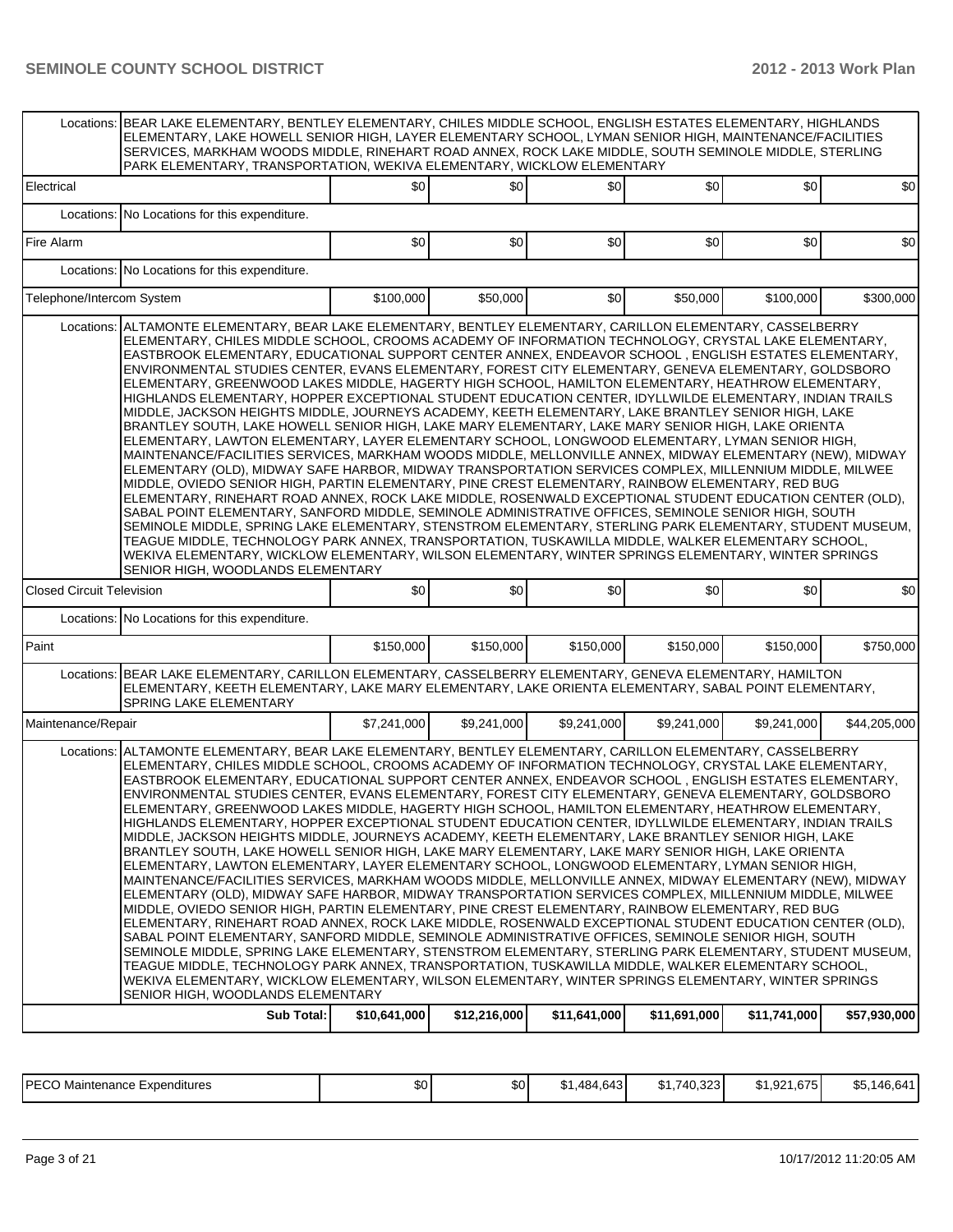| 1.50 Mill Sub Total: I | \$10,641,000 | \$12,216,000 | \$10.156.357 | \$9,950,677 | \$9,819,325 | \$52,783,359 |
|------------------------|--------------|--------------|--------------|-------------|-------------|--------------|
|                        |              |              |              |             |             |              |

No items have been specified.

| Total: | \$10,641,000 | \$12.216.000 | \$11.641.<br>1.000' | 11.691.000<br>\$11 | \$11.741<br>$.1.000^\dagger$ | \$57,930,000 |
|--------|--------------|--------------|---------------------|--------------------|------------------------------|--------------|
|--------|--------------|--------------|---------------------|--------------------|------------------------------|--------------|

#### **Local 1.50 Mill Expenditure For Maintenance, Repair and Renovation**

Anticipated expenditures expected from local funding sources over the years covered by the current work plan.

| Item                                                         | $2012 - 2013$<br><b>Actual Budget</b> | 2013 - 2014<br>Projected | 2014 - 2015<br>Projected | 2015 - 2016<br>Projected | 2016 - 2017<br>Projected | <b>Total</b>  |
|--------------------------------------------------------------|---------------------------------------|--------------------------|--------------------------|--------------------------|--------------------------|---------------|
| Remaining Maint and Repair from 1.5 Mills                    | \$10,641,000                          | \$12,216,000             | \$10,156,357             | \$9,950,677              | \$9,819,325              | \$52,783,359  |
| Maintenance/Repair Salaries                                  | \$0                                   | \$0                      | \$0                      | \$0                      | \$0                      | \$0           |
| <b>School Bus Purchases</b>                                  | \$1,100,000                           | \$700,000                | \$0                      | \$1,000,000              | \$1,000,000              | \$3,800,000   |
| <b>Other Vehicle Purchases</b>                               | \$0                                   | \$0                      | \$0                      | \$0                      | \$100,000                | \$100,000     |
| Capital Outlay Equipment                                     | \$1,315,000                           | \$1,115,000              | \$1,090,000              | \$1,065,000              | \$1,447,000              | \$6,032,000   |
| Rent/Lease Payments                                          | \$0                                   | \$0                      | \$0                      | \$0                      | \$0                      | \$0           |
| <b>COP Debt Service</b>                                      | \$22,240,000                          | \$22,240,000             | \$22,240,000             | \$22,240,000             | \$22,240,000             | \$111,200,000 |
| Rent/Lease Relocatables                                      | \$0                                   | \$0                      | \$0                      | \$0                      | \$0                      | \$0           |
| <b>Environmental Problems</b>                                | \$0                                   | \$0                      | \$0                      | \$0                      | \$0                      | \$0           |
| s.1011.14 Debt Service                                       | \$0                                   | \$0                      | \$0                      | \$0                      | \$0                      | \$0           |
| <b>Special Facilities Construction Account</b>               | \$0                                   | \$0                      | \$0                      | \$0                      | \$0                      | \$0           |
| Premiums for Property Casualty Insurance - 1011.71<br>(4a,b) | \$2,200,000                           | \$2,200,000              | \$2,200,000              | \$2,200,000              | \$2,200,000              | \$11,000,000  |
| Qualified School Construction Bonds (QSCB)                   | \$0                                   | \$0                      | \$0                      | \$0                      | \$0                      | \$0           |
| Qualified Zone Academy Bonds (QZAB)                          | \$0                                   | \$0                      | \$0                      | \$0                      | \$0                      | \$0           |
| School Capital Outlay Funds (8240)                           | \$500,000                             | \$500,000                | \$250,000                | \$250,000                | \$500,000                | \$2,000,000   |
| Districtwide Renovations (8300)                              | \$250,000                             | \$250,000                | \$250,000                | \$250,000                | \$250,000                | \$1,250,000   |
| Contingency/Reserve (8400)                                   | \$3,000,000                           | \$0                      | \$0                      | \$0                      | \$0                      | \$3,000,000   |
| Technology Upgrades (8950)                                   | \$2,000,000                           | \$2,000,000              | \$1,000,000              | \$1,000,000              | \$1,000,000              | \$7,000,000   |
| Data & Voice Network Maintenance (8510)                      | \$0                                   | \$2,500,000              | \$2,500,000              | \$0                      | \$0                      | \$5,000,000   |
| School Video & Security (8740)                               | \$175,000                             | \$0                      | \$0                      | \$0                      | \$0                      | \$175,000     |
| Catastrophic Loss Reserve (8460)                             | \$2,000,000                           | \$0                      | \$0                      | \$0                      | \$0                      | \$2,000,000   |
| <b>Local Expenditure Totals:</b>                             | \$45,421,000                          | \$43,721,000             | \$39,686,357             | \$37,955,677             | \$38,556,325             | \$205,340,359 |
| Davanua                                                      |                                       |                          |                          |                          |                          |               |

### **Revenue**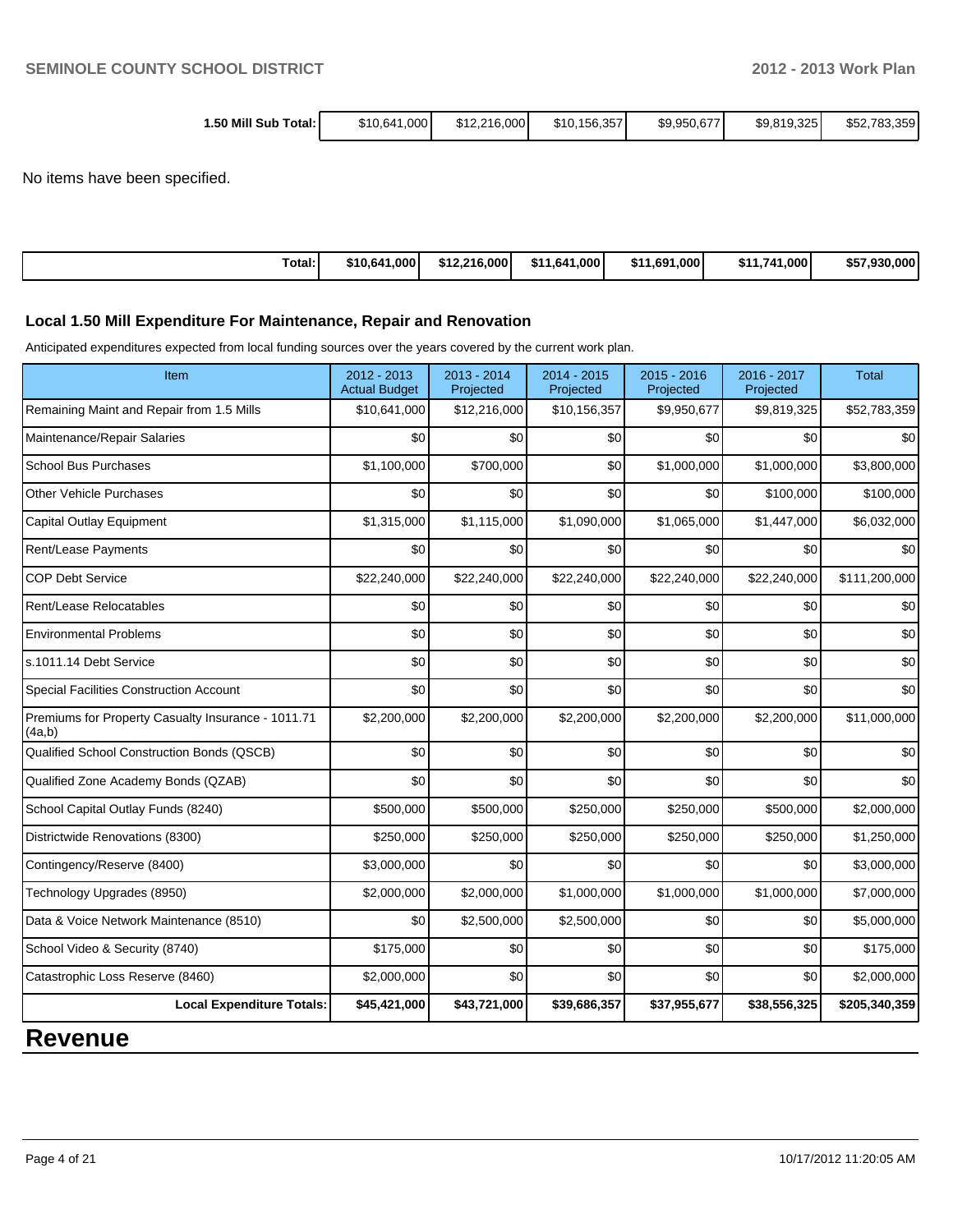#### **1.50 Mill Revenue Source**

Schedule of Estimated Capital Outlay Revenue from each currently approved source which is estimated to be available for expenditures on the projects included in the tentative district facilities work program. All amounts are NET after considering carryover balances, interest earned, new COP's, 1011.14 and 1011.15 loans, etc. Districts cannot use 1.5-Mill funds for salaries except for those explicitly associated with maintenance/repair projects. (1011.71 (5), F.S.)

| <b>Item</b>                                                                       | Fund | 2012 - 2013<br><b>Actual Value</b> | $2013 - 2014$<br>Projected | 2014 - 2015<br>Projected | $2015 - 2016$<br>Projected | $2016 - 2017$<br>Projected | Total             |
|-----------------------------------------------------------------------------------|------|------------------------------------|----------------------------|--------------------------|----------------------------|----------------------------|-------------------|
| (1) Non-exempt property<br>assessed valuation                                     |      | \$26,201,756,304                   | \$25,126,346,869           | \$25,748,681,653         | \$26,572,660,375           | \$27,570,550,977           | \$131,219,996,178 |
| (2) The Millege projected for<br>discretionary capital outlay per<br>ls.1011.71   |      | 1.50 <sub>1</sub>                  | 1.50                       | 1.50                     | 1.50                       | 1.50                       |                   |
| (3) Full value of the 1.50-Mill<br>discretionary capital outlay per<br>ls.1011.71 |      | \$44,018,951                       | \$42,212,263               | \$43,257,785             | \$44,642,069               | \$46,318,526               | \$220,449,594     |
| $(4)$ Value of the portion of the 1.50<br>-Mill ACTUALLY levied                   | 370  | \$37,730,529                       | \$36,181,939               | \$37,078,102             | \$38,264,631               | \$39,701,593               | \$188,956,794     |
| $(5)$ Difference of lines (3) and (4)                                             |      | \$6,288,422                        | \$6,030,324                | \$6,179,683              | \$6,377,438                | \$6,616,933                | \$31,492,800      |

#### **PECO Revenue Source**

The figure in the row designated "PECO Maintenance" will be subtracted from funds available for new construction because PECO maintenance dollars cannot be used for new construction.

| <b>Item</b>                           | Fund | $2012 - 2013$<br><b>Actual Budget</b> | $2013 - 2014$<br>Projected | 2014 - 2015<br>Projected | $2015 - 2016$<br>Projected | $2016 - 2017$<br>Projected | Total       |
|---------------------------------------|------|---------------------------------------|----------------------------|--------------------------|----------------------------|----------------------------|-------------|
| <b>PECO New Construction</b>          | 340  | \$0                                   | \$0                        | \$209,734                | \$71.058                   | \$0                        | \$280,792   |
| <b>IPECO Maintenance Expenditures</b> |      | \$0                                   | \$0                        | \$1.484.643              | \$1,740,323                | \$1,921,675                | \$5,146,641 |
|                                       |      | \$0 I                                 | \$0                        | \$1,694,377              | \$1,811,381                | \$1,921,675                | \$5,427,433 |

#### **CO & DS Revenue Source**

Revenue from Capital Outlay and Debt Service funds.

| Item                                               | Fund             | $2012 - 2013$<br><b>Actual Budget</b> | $2013 - 2014$<br>Projected | $2014 - 2015$<br>Projected | $2015 - 2016$<br>Projected | $2016 - 2017$<br>Projected | Total       |
|----------------------------------------------------|------------------|---------------------------------------|----------------------------|----------------------------|----------------------------|----------------------------|-------------|
| ICO & DS Cash Flow-through<br><b>I</b> Distributed | 360 <sup>I</sup> | \$277.194                             | \$277.194                  | \$277,194                  | \$277.194                  | \$277.194                  | \$1,385,970 |
| ICO & DS Interest on<br>Undistributed CO           | 360              | \$24.587                              | \$24.587                   | \$24,587                   | \$24,587                   | \$24,587                   | \$122,935   |
|                                                    |                  | \$301.781                             | \$301,781                  | \$301,781                  | \$301,781                  | \$301,781                  | \$1,508,905 |

#### **Fair Share Revenue Source**

All legally binding commitments for proportionate fair-share mitigation for impacts on public school facilities must be included in the 5-year district work program.

Nothing reported for this section.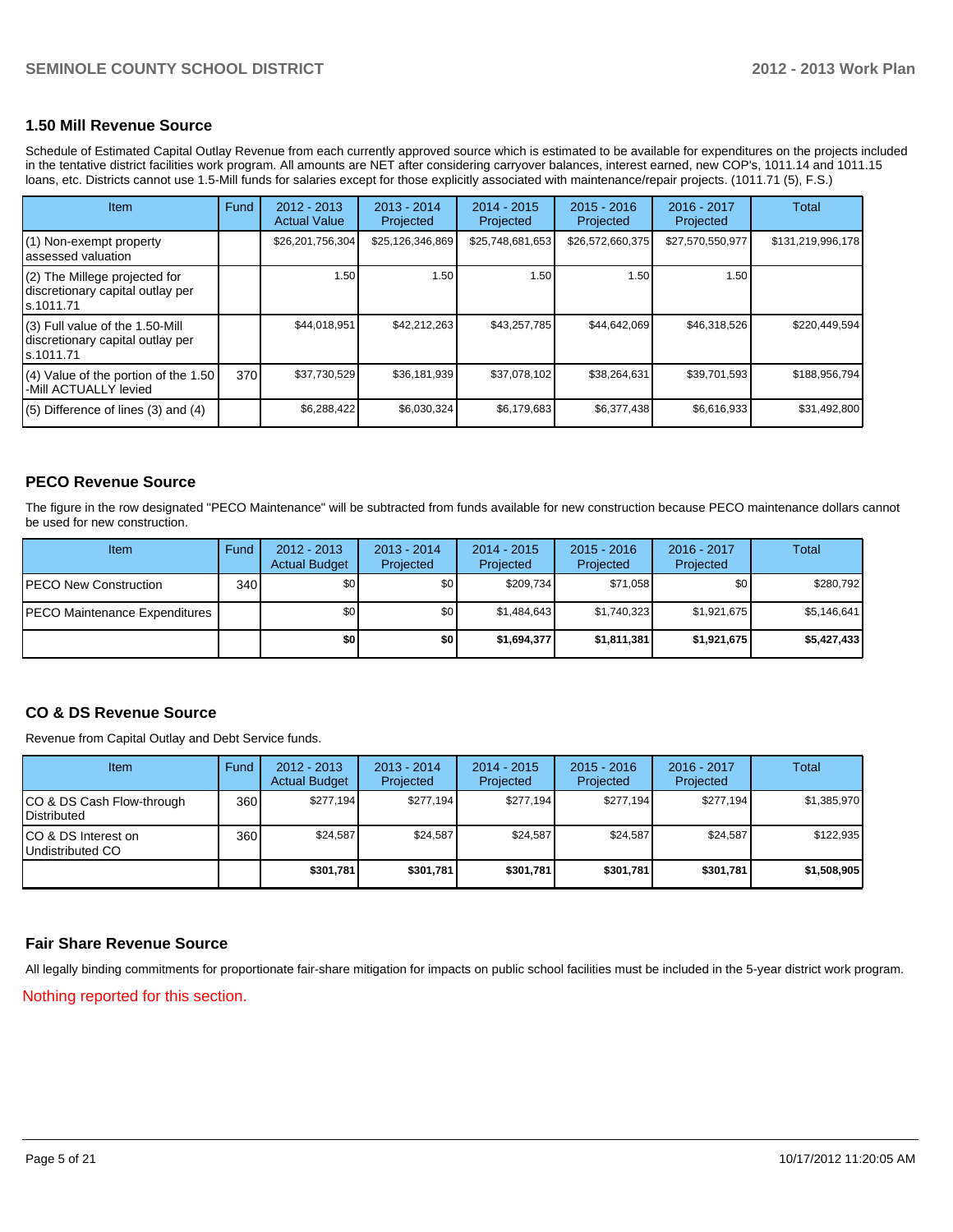#### **Sales Surtax Referendum**

Specific information about any referendum for a 1-cent or ½-cent surtax referendum during the previous year.

**Did the school district hold a surtax referendum during the past fiscal year 2011 - 2012?**

No

#### **Additional Revenue Source**

Any additional revenue sources

| Item                                                                                                                      | 2012 - 2013<br><b>Actual Value</b> | 2013 - 2014<br>Projected | 2014 - 2015<br>Projected | $2015 - 2016$<br>Projected | 2016 - 2017<br>Projected | <b>Total</b> |
|---------------------------------------------------------------------------------------------------------------------------|------------------------------------|--------------------------|--------------------------|----------------------------|--------------------------|--------------|
| Proceeds from a s.1011.14/15 F.S. Loans                                                                                   | \$0                                | \$0                      | \$0                      | \$0                        | \$0                      | \$0          |
| District Bonds - Voted local bond<br>referendum proceeds per s.9, Art VII<br><b>State Constitution</b>                    | \$0                                | \$0                      | \$0                      | \$0                        | \$0                      | \$0          |
| Proceeds from Special Act Bonds                                                                                           | \$0                                | \$0                      | \$0                      | \$0                        | \$0                      | \$0          |
| Estimated Revenue from CO & DS Bond<br>Sale                                                                               | \$0                                | \$0                      | \$0                      | \$0                        | \$0                      | \$0          |
| Proceeds from Voted Capital<br>Improvements millage                                                                       | \$0                                | \$0                      | \$0                      | \$0                        | \$0                      | \$0          |
| Other Revenue for Other Capital Projects                                                                                  | \$100,000                          | \$100,000                | \$100,000                | \$100,000                  | \$100,000                | \$500,000    |
| Proceeds from 1/2 cent sales surtax<br>authorized by school board                                                         | \$0                                | \$0                      | \$0                      | \$0                        | \$0                      | \$0          |
| Proceeds from local governmental<br>infrastructure sales surtax                                                           | \$0                                | \$0                      | \$0                      | \$0                        | \$0                      | \$0          |
| Proceeds from Certificates of<br>Participation (COP's) Sale                                                               | \$0                                | \$0                      | \$0                      | \$0                        | \$0                      | \$0          |
| Classrooms First Bond proceeds amount<br>authorized in FY 1997-98                                                         | \$0                                | \$0                      | \$0                      | \$0                        | \$0                      | \$0          |
| <b>Classrooms for Kids</b>                                                                                                | \$0                                | \$0                      | \$0                      | \$0                        | \$0                      | \$0          |
| <b>District Equity Recognition</b>                                                                                        | \$0                                | \$0                      | \$0                      | \$0                        | \$0                      | \$0          |
| <b>Federal Grants</b>                                                                                                     | \$0                                | \$0                      | \$0                      | \$0                        | \$0                      | \$0          |
| Proportionate share mitigation (actual<br>cash revenue only, not in kind donations)                                       | \$0                                | \$0                      | \$0                      | \$0                        | \$0                      | \$0          |
| Impact fees received                                                                                                      | \$3,000,000                        | \$3,000,000              | \$3,000,000              | \$3,000,000                | \$3,000,000              | \$15,000,000 |
| Private donations                                                                                                         | \$0                                | \$0                      | \$0                      | \$0                        | \$0                      | \$0          |
| Grants from local governments or not-for-<br>profit organizations                                                         | \$0                                | \$0                      | \$0                      | \$0                        | \$0                      | \$0          |
| Interest, Including Profit On Investment                                                                                  | \$50,000                           | \$50,000                 | \$500,000                | \$500,000                  | \$500,000                | \$1,600,000  |
| Revenue from Bonds pledging proceeds<br>from 1 cent or 1/2 cent Sales Surtax                                              | \$0                                | \$0                      | \$0                      | \$0                        | \$0                      | \$0          |
| <b>Total Fund Balance Carried Forward</b>                                                                                 | \$22,828,141                       | \$14,320,670             | \$5,019,536              | \$2,411,824                | \$2,516,881              | \$47,097,052 |
| General Capital Outlay Obligated Fund<br><b>Balance Carried Forward From Total</b><br><b>Fund Balance Carried Forward</b> | \$0                                | \$0                      | \$0                      | \$0                        | \$0                      | \$0          |
| <b>Special Facilities Construction Account</b>                                                                            | \$0                                | \$0                      | \$0                      | \$0                        | \$0                      | \$0          |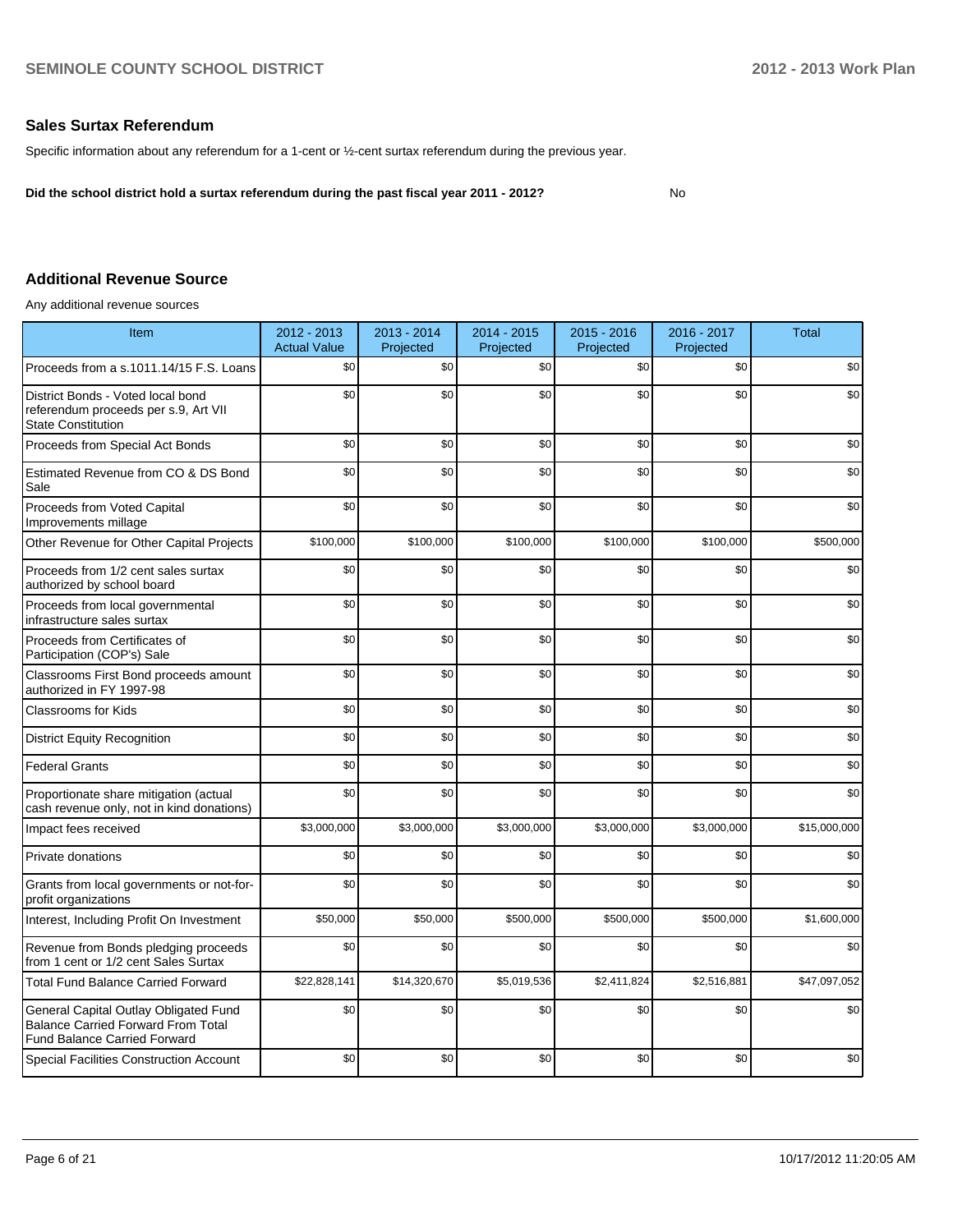| One Cent - 1/2 Cent Sales Surtax Debt<br><b>I Service From Total Fund Balance Carried I</b><br><b>IForward</b> | \$0          | \$0          | \$0         | \$0 <sub>0</sub> | \$0         | \$0 <sub>1</sub> |
|----------------------------------------------------------------------------------------------------------------|--------------|--------------|-------------|------------------|-------------|------------------|
| Capital Outlay Projects Funds Balance<br>ICarried Forward From Total Fund<br><b>Balance Carried Forward</b>    | \$0          | \$0          | \$0         | \$0 <sub>0</sub> | \$0         | \$0 <sub>1</sub> |
| Subtotal                                                                                                       | \$25.978.141 | \$17.470.670 | \$8.619.536 | \$6.011.824      | \$6.116.881 | \$64,197,052     |

## **Total Revenue Summary**

| <b>Item Name</b>                                           | $2012 - 2013$<br><b>Budget</b> | $2013 - 2014$<br>Projected | 2014 - 2015<br>Projected | $2015 - 2016$<br>Projected | $2016 - 2017$<br>Projected | <b>Five Year Total</b> |
|------------------------------------------------------------|--------------------------------|----------------------------|--------------------------|----------------------------|----------------------------|------------------------|
| Local 1.5 Mill Discretionary Capital Outlay<br>l Revenue   | \$37,730,529                   | \$36,181,939               | \$37,078,102             | \$38,264,631               | \$39,701,593               | \$188,956,794          |
| PECO and 1.5 Mill Maint and Other 1.5<br>Mill Expenditures | (\$45, 421, 000)               | (S43.721.000)              | (\$39,686,357)           | (\$37,955,677)             | (\$38,556,325)             | $(\$205,340,359)$      |
| IPECO Maintenance Revenue                                  | \$0                            | \$0                        | \$1,484,643              | \$1.740.323                | \$1,921,675                | \$5,146,641            |
| Available 1.50 Mill for New<br><b>Construction</b>         | (\$7,690,471)                  | (\$7,539,061)              | (\$2,608,255)            | \$308,954                  | \$1.145.268                | (\$16,383,565)         |

| <b>Item Name</b>                      | $2012 - 2013$<br><b>Budget</b> | $2013 - 2014$<br>Projected | $2014 - 2015$<br>Projected | $2015 - 2016$<br>Projected | 2016 - 2017<br>Projected | <b>Five Year Total</b> |
|---------------------------------------|--------------------------------|----------------------------|----------------------------|----------------------------|--------------------------|------------------------|
| ICO & DS Revenue                      | \$301,781                      | \$301,781                  | \$301.781                  | \$301,781                  | \$301,781                | \$1,508,905            |
| <b>IPECO New Construction Revenue</b> | \$0 <sub>1</sub>               | \$0                        | \$209.734                  | \$71,058                   | \$0                      | \$280,792              |
| <b>IOther/Additional Revenue</b>      | \$25,978,141                   | \$17,470,670               | \$8,619,536                | \$6,011,824                | \$6,116,881              | \$64,197,052           |
| <b>Total Additional Revenuel</b>      | \$26,279,922                   | \$17,772,451               | \$9,131,051                | \$6,384,663                | \$6,418,662              | \$65,986,749           |
| Total Available Revenue               | \$18,589,451                   | \$10.233.390               | \$6,522,796                | \$6,693,617                | \$7,563,930              | \$49,603,184           |

# **Project Schedules**

#### **Capacity Project Schedules**

A schedule of capital outlay projects necessary to ensure the availability of satisfactory classrooms for the projected student enrollment in K-12 programs.

Nothing reported for this section.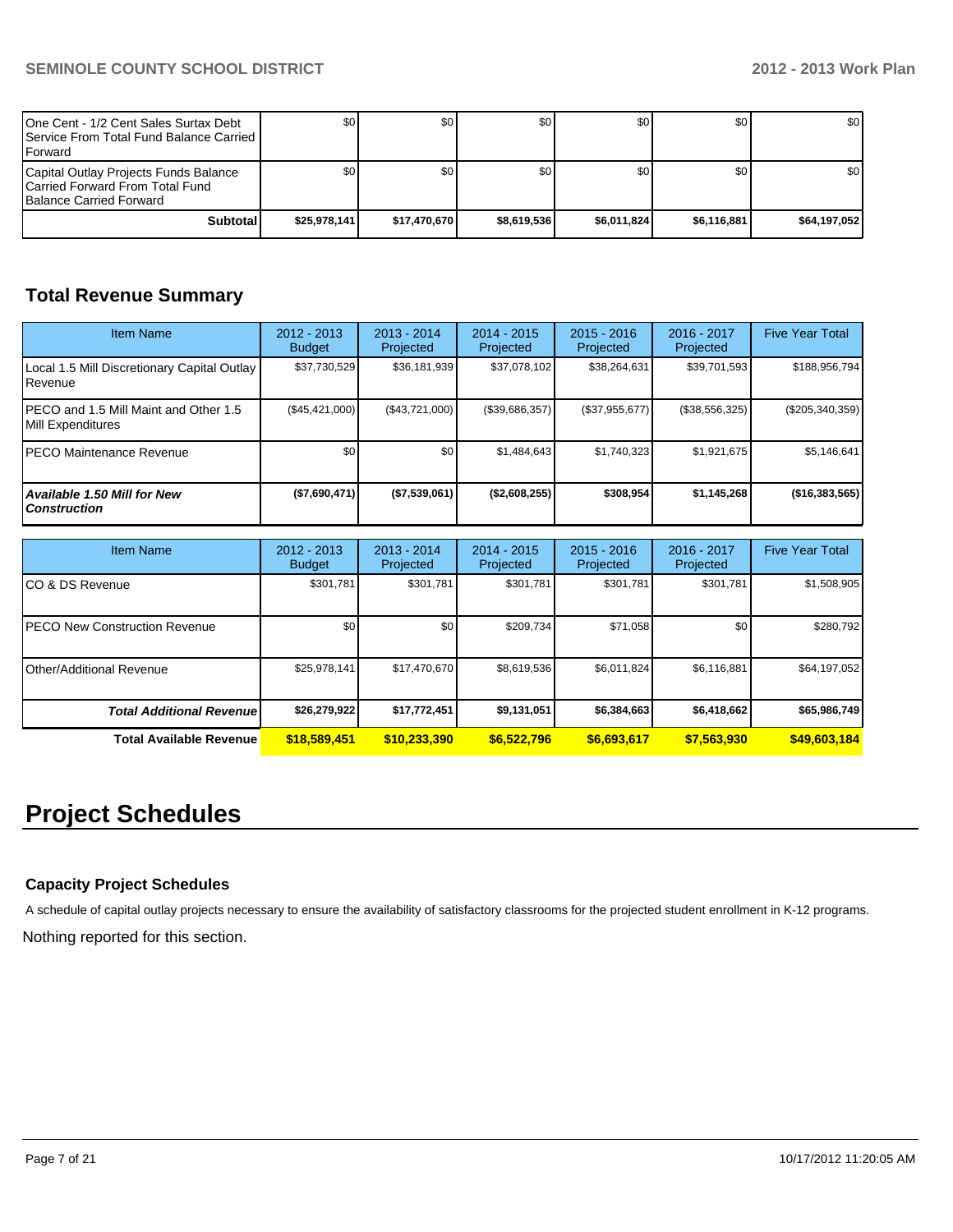| <b>Planned Cost:</b>     |  |  |  |
|--------------------------|--|--|--|
| <b>Student Stations:</b> |  |  |  |
| Total Classrooms:        |  |  |  |
| Gross Sq Ft:             |  |  |  |

#### **Other Project Schedules**

Major renovations, remodeling, and additions of capital outlay projects that do not add capacity to schools.

| <b>Project Description</b>                  | Location               | $2012 - 2013$<br><b>Actual Budget</b> | $2013 - 2014$<br>Projected | 2014 - 2015<br>Projected | $2015 - 2016$<br>Projected | 2016 - 2017<br>Projected | <b>Total</b>     | <b>Funded</b> |
|---------------------------------------------|------------------------|---------------------------------------|----------------------------|--------------------------|----------------------------|--------------------------|------------------|---------------|
| Misc. Small Projects (8520 &<br>8410)       | Location not specified | \$1,750,000                           | \$1,750,000                | \$1,750,000              | \$1,750,000                | \$1,750,000              | \$8,750,000 Yes  |               |
| Districtwide Reroofing                      | Location not specified | \$2,500,000                           | \$2,000,000                | \$2,250,000              | \$2,250,000                | \$1,000,000              | \$10,000,000 Yes |               |
| <b>I</b> Districtwide HVAC<br>I Replacement | Location not specified | \$0                                   | \$3,000,000                | \$0                      | \$0                        | <b>\$01</b>              | \$3,000,000 Yes  |               |
|                                             |                        | \$4,250,000                           | \$6,750,000                | \$4,000,000              | \$4,000,000                | \$2,750,000              | \$21,750,000     |               |

#### **Additional Project Schedules**

Any projects that are not identified in the last approved educational plant survey.

Nothing reported for this section.

#### **Non Funded Growth Management Project Schedules**

Schedule indicating which projects, due to planned development, that CANNOT be funded from current revenues projected over the next five years.

Nothing reported for this section.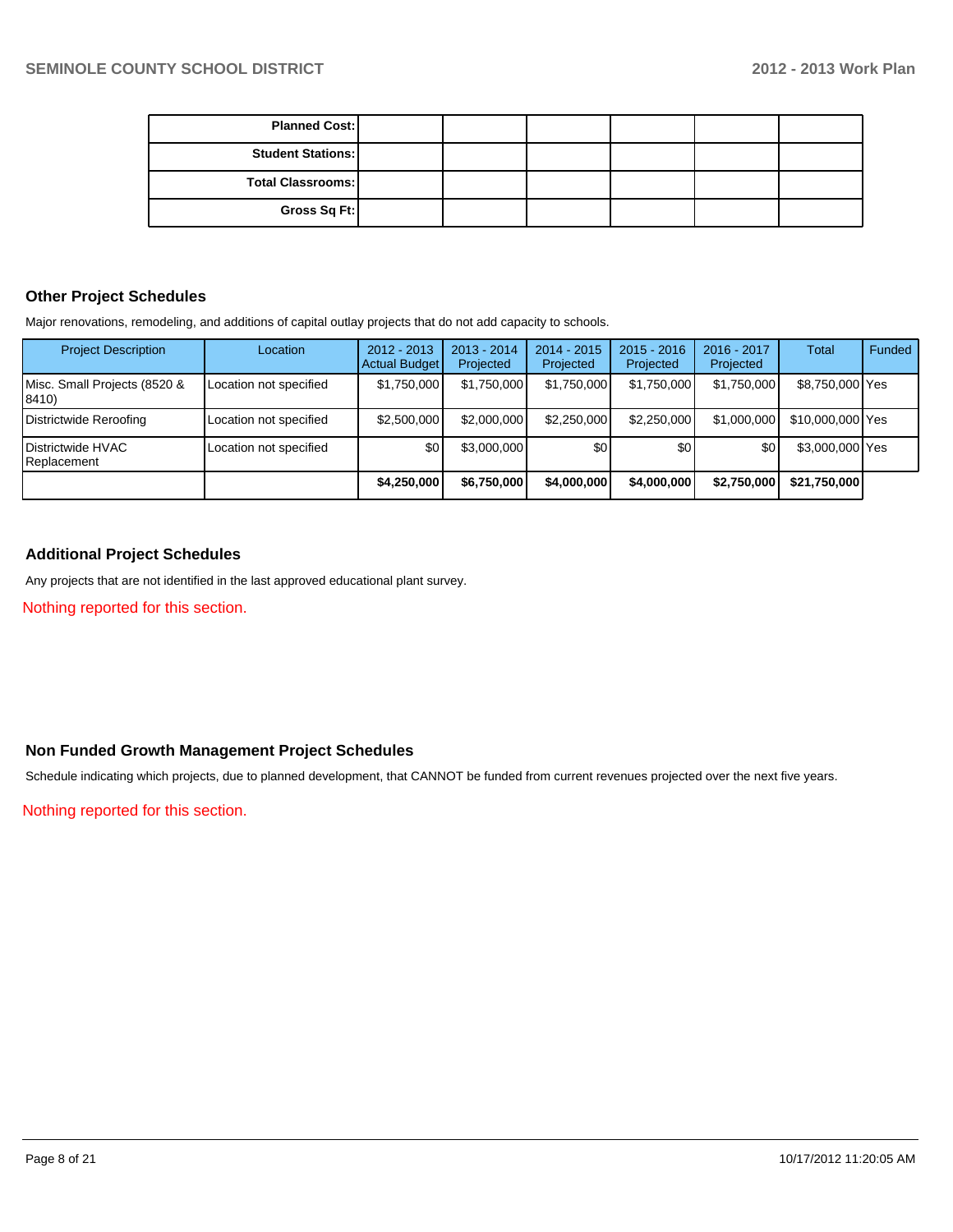# **Tracking**

### **Capacity Tracking**

| Location                                                                      | $2012 -$<br>2013 Satis.<br>Stu. Sta. | Actual<br>$2012 -$<br>2013 FISH<br>Capacity | Actual<br>$2011 -$<br>2012<br><b>COFTE</b> | # Class<br><b>Rooms</b> | Actual<br>Average<br>$2012 -$<br><b>2013 Class</b><br><b>Size</b> | Actual<br>$2012 -$<br>2013<br><b>Utilization</b> | <b>New</b><br>Stu.<br>Capacity | <b>New</b><br>Rooms to<br>be<br>Added/Re<br>moved | Projected<br>$2016 -$<br>2017<br><b>COFTE</b> | Projected<br>$2016 -$<br>2017<br><b>Utilization</b> | Projected<br>$2016 -$<br>2017 Class<br><b>Size</b> |
|-------------------------------------------------------------------------------|--------------------------------------|---------------------------------------------|--------------------------------------------|-------------------------|-------------------------------------------------------------------|--------------------------------------------------|--------------------------------|---------------------------------------------------|-----------------------------------------------|-----------------------------------------------------|----------------------------------------------------|
| <b>HAMILTON</b><br><b>ELEMENTARY</b>                                          | 911                                  | 911                                         | 628                                        | 47                      | 13                                                                | 69.00 %                                          | 0                              | $\Omega$                                          | 587                                           | 64.00%                                              | 12                                                 |
| <b>BEAR LAKE</b><br><b>ELEMENTARY</b>                                         | 1,196                                | 1,196                                       | 1,045                                      | 61                      | 17                                                                | 87.00 %                                          | 0                              | $\Omega$                                          | 981                                           | 82.00%                                              | 16                                                 |
| <b>ENGLISH ESTATES</b><br><b>ELEMENTARY</b>                                   | 867                                  | 867                                         | 737                                        | 48                      | 15                                                                | 85.00 %                                          | 0                              | $\Omega$                                          | 717                                           | 83.00 %                                             | 15                                                 |
| <b>GENEVA ELEMENTARY</b>                                                      | 634                                  | 634                                         | 528                                        | 33                      | 16                                                                | 83.00 %                                          | $\overline{0}$                 | $\Omega$                                          | 522                                           | 82.00%                                              | 16                                                 |
| <b>LAKE MARY SENIOR</b><br><b>HIGH</b>                                        | 3,011                                | 2,860                                       | 2,543                                      | 127                     | 20                                                                | 89.00 %                                          | 0                              | $\Omega$                                          | 2,321                                         | 81.00%                                              | 18                                                 |
| <b>LAKE MARY</b><br><b>ELEMENTARY</b>                                         | 986                                  | 986                                         | 841                                        | 53                      | 16                                                                | 85.00 %                                          | $\overline{0}$                 | $\Omega$                                          | 794                                           | 81.00%                                              | 15                                                 |
| <b>LONGWOOD</b><br><b>ELEMENTARY</b>                                          | 708                                  | $\Omega$                                    | $\Omega$                                   | 39                      | 0                                                                 | 0.00%                                            | 0                              | $\Omega$                                          | $\Omega$                                      | 0.00%                                               | $\mathbf 0$                                        |
| MILWEE MIDDLE                                                                 | 1,445                                | 1,300                                       | 1,249                                      | 63                      | 20                                                                | 96.00 %                                          | $\Omega$                       | $\Omega$                                          | 1,285                                         | 99.00 %                                             | 20                                                 |
| <b>LAWTON ELEMENTARY</b>                                                      | 898                                  | 898                                         | 835                                        | 50                      | 17                                                                | 93.00 %                                          | $\Omega$                       | $\Omega$                                          | 790                                           | 88.00%                                              | 16                                                 |
| <b>PINE CREST</b><br><b>ELEMENTARY</b>                                        | 956                                  | 956                                         | 796                                        | 49                      | 16                                                                | 83.00 %                                          | $\Omega$                       | $\Omega$                                          | 762                                           | 80.00%                                              | 16                                                 |
| <b>SANFORD MIDDLE</b>                                                         | 1,782                                | 1,603                                       | 1,527                                      | 74                      | 21                                                                | 95.00 %                                          | $\overline{0}$                 | $\Omega$                                          | 1,516                                         | 95.00 %                                             | 20                                                 |
| <b>SEMINOLE SENIOR</b><br><b>HIGH</b>                                         | 4,027                                | 3,825                                       | 3,223                                      | 163                     | 20                                                                | 84.00 %                                          | 0                              | $\Omega$                                          | 3,086                                         | 81.00%                                              | 19                                                 |
| MILLENNIUM MIDDLE                                                             | 2,118                                | 1,906                                       | 1,700                                      | 88                      | 19                                                                | 89.00 %                                          | 0                              | $\Omega$                                          | 1,676                                         | 88.00%                                              | 19                                                 |
| <b>SOUTH SEMINOLE</b><br>MIDDLE                                               | 1,366                                | 1,229                                       | 1,210                                      | 62                      | 20                                                                | 98.00 %                                          | $\Omega$                       | $\Omega$                                          | 1,183                                         | 96.00%                                              | 19                                                 |
| <b>CASSELBERRY</b><br><b>ELEMENTARY</b>                                       | 938                                  | 938                                         | 702                                        | 49                      | 14                                                                | 75.00 %                                          | $\Omega$                       | $\Omega$                                          | 688                                           | 73.00 %                                             | 14                                                 |
| <b>WILSON ELEMENTARY</b>                                                      | 990                                  | 990                                         | 924                                        | 54                      | 17                                                                | 93.00 %                                          | $\Omega$                       | $\Omega$                                          | 849                                           | 86.00 %                                             | 16                                                 |
| CROOMS ACADEMY OF<br><b>INFORMATION</b><br><b>TECHNOLOGY</b>                  | 893                                  | 714                                         | 581                                        | 36                      | 16                                                                | 81.00 %                                          | $\Omega$                       | $\Omega$                                          | 526                                           | 74.00%                                              | 15                                                 |
| <b>GOLDSBORO</b><br><b>ELEMENTARY</b>                                         | 768                                  | 768                                         | 645                                        | 41                      | 16                                                                | 84.00 %                                          | $\Omega$                       | $\Omega$                                          | 599                                           | 78.00 %                                             | 15                                                 |
| <b>JACKSON HEIGHTS</b><br>MIDDLE                                              | 1,569                                | 1.412                                       | 1,180                                      | 65                      | 18 I                                                              | 84.00 %                                          | $\overline{0}$                 | $\Omega$                                          | 1,160                                         | 82.00%                                              | 18                                                 |
| MIDWAY ELEMENTARY<br>(OLD)                                                    | 192                                  | 192                                         | 139                                        | 11                      | 13                                                                | 72.00 %                                          | 0                              | $\overline{0}$                                    | $\overline{0}$                                | 0.00%                                               | $\Omega$                                           |
| IROSENWALD<br><b>EXCEPTIONAL</b><br><b>STUDENT EDUCATION</b><br> CENTER (OLD) | 138                                  | $\mathbf 0$                                 | $\Omega$                                   | 14                      | $\Omega$                                                          | 0.00 %                                           | $\Omega$                       | $\Omega$                                          | $\overline{0}$                                | 0.00%                                               | $\mathbf 0$                                        |
| <b>RAINBOW ELEMENTARY</b>                                                     | 784                                  | 784                                         | 773                                        | 43                      | 18                                                                | 99.00 %                                          | 0                              | $\overline{0}$                                    | 722                                           | 92.00 %                                             | 17                                                 |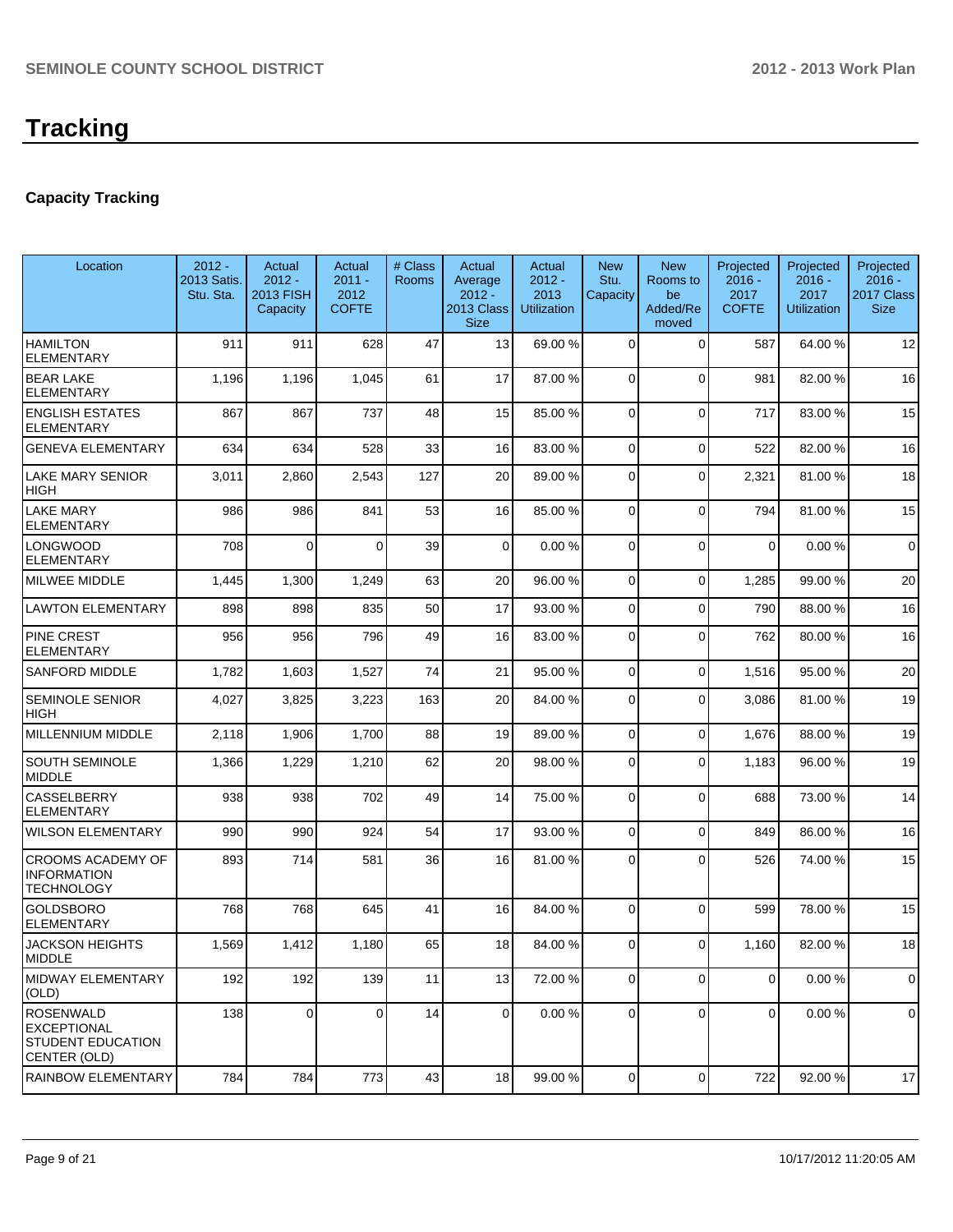| <b>IWINTER SPRINGS</b><br><b>ELEMENTARY</b>                     | 721   | 721   | 609   | 39  | 16             | 85.00 % | $\overline{0}$ | $\Omega$    | 597   | 83.00 %  | 15         |
|-----------------------------------------------------------------|-------|-------|-------|-----|----------------|---------|----------------|-------------|-------|----------|------------|
| <b>SPRING LAKE</b><br><b>ELEMENTARY</b>                         | 877   | 877   | 772   | 47  | 16             | 88.00 % | $\Omega$       | $\Omega$    | 768   | 88.00 %  | 16         |
| <b>OVIEDO SENIOR HIGH</b>                                       | 2,990 | 2,840 | 2,185 | 121 | 18             | 77.00 % | $\Omega$       | $\mathbf 0$ | 2,062 | 73.00 %  | 17         |
| <b>LYMAN SENIOR HIGH</b>                                        | 2,746 | 2,608 | 2,205 | 115 | 19             | 85.00 % | $\overline{0}$ | $\mathbf 0$ | 2,006 | 77.00 %  | 17         |
| <b>LAKE BRANTLEY</b><br><b>SENIOR HIGH</b>                      | 3,156 | 2,998 | 2,732 | 129 | 21             | 91.00 % | $\Omega$       | $\mathbf 0$ | 2,016 | 67.00 %  | 16         |
| <b>FOREST CITY</b><br><b>ELEMENTARY</b>                         | 909   | 909   | 841   | 50  | 17             | 93.00 % | $\Omega$       | $\mathbf 0$ | 791   | 87.00%   | 16         |
| <b>RED BUG ELEMENTARY</b>                                       | 952   | 952   | 892   | 50  | 18             | 94.00 % | $\Omega$       | $\Omega$    | 841   | 88.00 %  | 17         |
| <b>IDYLLWILDE</b><br><b>ELEMENTARY</b>                          | 955   | 955   | 818   | 51  | 16             | 86.00 % | $\Omega$       | $\mathbf 0$ | 761   | 80.00%   | 15         |
| <b>EASTBROOK</b><br><b>ELEMENTARY</b>                           | 919   | 919   | 754   | 45  | 17             | 82.00 % | $\Omega$       | $\mathbf 0$ | 779   | 85.00 %  | 17         |
| <b>TUSKAWILLA MIDDLE</b>                                        | 1,378 | 1,240 | 1,082 | 61  | 18             | 87.00 % | $\Omega$       | $\mathbf 0$ | 1,067 | 86.00%   | 17         |
| <b>LAKE HOWELL SENIOR</b><br><b>HIGH</b>                        | 2,496 | 2,371 | 2,215 | 103 | 22             | 93.00 % | $\Omega$       | $\Omega$    | 2,479 | 105.00 % | 24         |
| <b>ALTAMONTE</b><br><b>ELEMENTARY</b>                           | 996   | 996   | 847   | 51  | 17             | 85.00 % | $\Omega$       | $\Omega$    | 771   | 77.00 %  | 15         |
| <b>SABAL POINT</b><br><b>ELEMENTARY</b>                         | 898   | 898   | 776   | 49  | 16             | 86.00 % | $\Omega$       | $\mathbf 0$ | 723   | 81.00%   | 15         |
| <b>WOODLANDS</b><br><b>ELEMENTARY</b>                           | 852   | 852   | 795   | 48  | 17             | 93.00 % | $\Omega$       | $\mathbf 0$ | 731   | 86.00 %  | 15         |
| <b>LAKE ORIENTA</b><br><b>ELEMENTARY</b>                        | 816   | 816   | 629   | 46  | 14             | 77.00 % | $\overline{0}$ | $\mathbf 0$ | 586   | 72.00 %  | 13         |
| <b>STERLING PARK</b><br><b>ELEMENTARY</b>                       | 980   | 980   | 738   | 52  | 14             | 75.00 % | $\Omega$       | $\Omega$    | 690   | 70.00%   | 13         |
| <b>ROCK LAKE MIDDLE</b>                                         | 1,280 | 1,152 | 921   | 54  | 17             | 80.00 % | $\overline{0}$ | $\Omega$    | 919   | 80.00 %  | 17         |
| <b>WEKIVA ELEMENTARY</b>                                        | 804   | 804   | 691   | 44  | 16             | 86.00 % | $\overline{0}$ | $\Omega$    | 667   | 83.00%   | 15         |
| <b>KEETH ELEMENTARY</b>                                         | 757   | 757   | 603   | 39  | 15             | 80.00 % | $\overline{0}$ | $\Omega$    | 536   | 71.00%   | 14         |
| <b>GREENWOOD LAKES</b><br><b>MIDDLE</b>                         | 1,429 | 1,286 | 931   | 61  | 15             | 72.00 % | 0              | $\Omega$    | 920   | 72.00 %  | 15         |
| <b>STENSTROM</b><br><b>ELEMENTARY</b>                           | 711   | 711   | 645   | 38  | 17             | 91.00 % | $\Omega$       | $\Omega$    | 600   | 84.00%   | 16         |
| <b>HEATHROW</b><br>ELEMENTARY                                   | 979   | 979   | 903   | 52  | 17             | 92.00 % | $\overline{0}$ | 0           | 845   | 86.00%   | 16         |
| <b>PARTIN ELEMENTARY</b>                                        | 782   | 782   | 753   | 40  | 19             | 96.00 % | $\overline{0}$ | $\mathbf 0$ | 725   | 93.00 %  | 18         |
| <b>INDIAN TRAILS MIDDLE</b>                                     | 1,618 | 1,456 | 1,087 | 67  | 16             | 75.00 % | $\overline{0}$ | $\mathbf 0$ | 1,065 | 73.00 %  | 16         |
| <b>HOPPER EXCEPTIONAL</b><br>STUDENT EDUCATION<br><b>CENTER</b> | 100   | 100   | 47    | 10  | 5 <sup>1</sup> | 47.00 % | $\overline{0}$ | $\mathbf 0$ | 47    | 47.00%   | $\sqrt{5}$ |
| <b>TEAGUE MIDDLE</b>                                            | 1,802 | 1,621 | 1,377 | 76  | 18             | 85.00 % | $\overline{0}$ | $\mathbf 0$ | 1,372 | 85.00 %  | 18         |
| <b>WINTER SPRINGS</b><br><b>SENIOR HIGH</b>                     | 2,578 | 2,449 | 2,069 | 108 | 19             | 84.00 % | $\overline{0}$ | $\mathbf 0$ | 1,821 | 74.00 %  | 17         |
| <b>HIGHLANDS</b><br><b>ELEMENTARY</b>                           | 621   | 621   | 575   | 34  | 17             | 93.00 % | $\overline{0}$ | $\mathbf 0$ | 543   | 87.00 %  | 16         |
| <b>CARILLON</b><br><b>ELEMENTARY</b>                            | 1,004 | 1,004 | 590   | 54  | 11             | 59.00 % | 0              | $\mathbf 0$ | 540   | 54.00 %  | 10         |
| <b>WICKLOW</b><br>ELEMENTARY                                    | 917   | 917   | 867   | 49  | 18             | 95.00 % | $\overline{0}$ | $\mathbf 0$ | 834   | 91.00%   | 17         |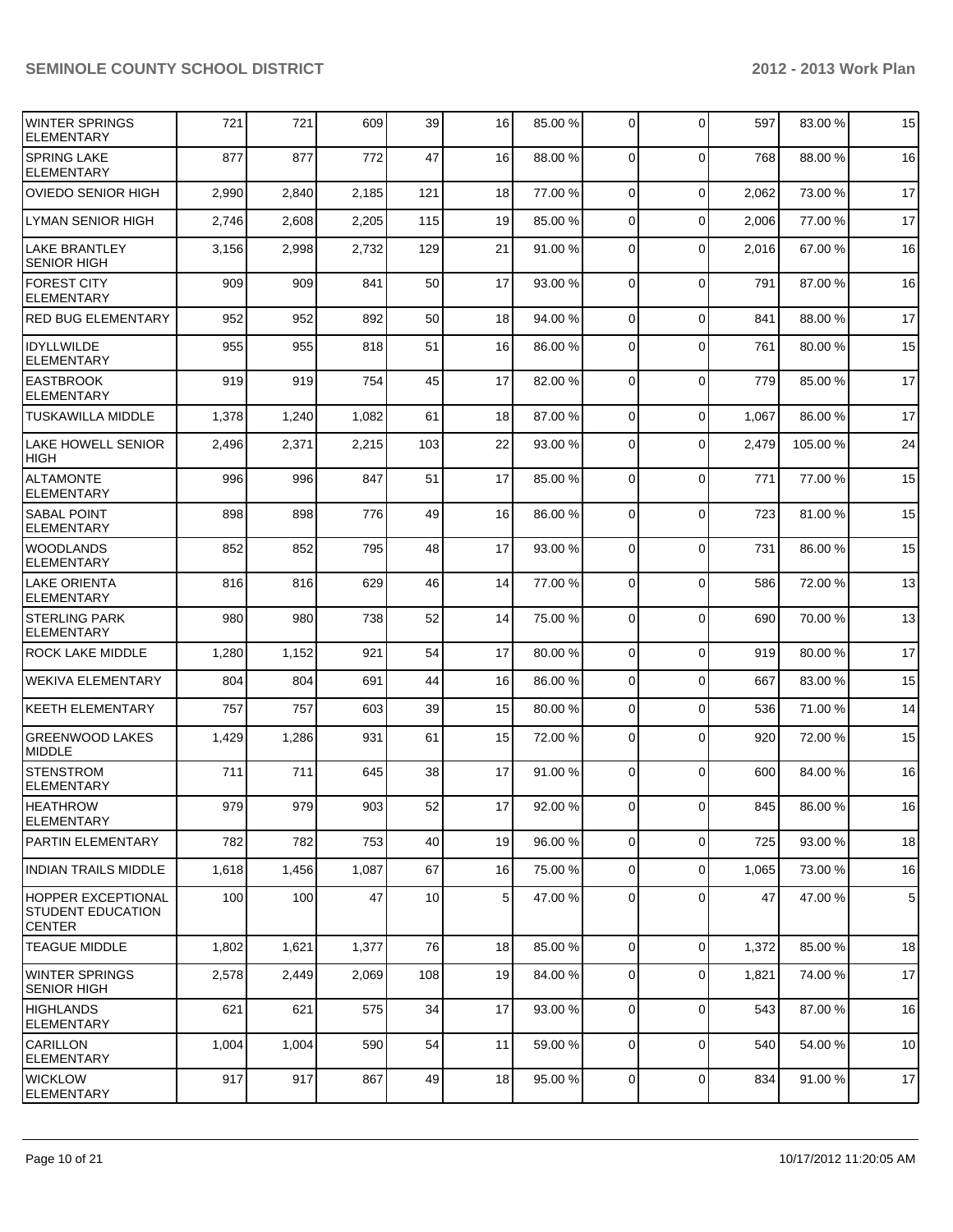|                                     | 76,941 | 72,799 | 62,267 | 3,614 | 17             | 85.53 %  | 0        | 0        | 58,863 | 80.86%  | 16 |
|-------------------------------------|--------|--------|--------|-------|----------------|----------|----------|----------|--------|---------|----|
| <b>IENDEAVOR SCHOOL</b>             | 252    | 252    | 59     | 22    | 3 <sup>1</sup> | 24.00 %  | $\Omega$ | $\Omega$ | 76     | 30.00 % | 3  |
| <b>JOURNEYS ACADEMY</b>             | 418    | 376    | 209    | 19    | 11             | 56.00 %  | $\Omega$ | $\Omega$ | 198    | 53.00 % | 10 |
| IMIDWAY ELEMENTARY<br>(NEW)         | 770    | 770    | 653    | 41    | 16             | 85.00 %  | $\Omega$ | $\Omega$ | 601    | 78.00 % | 15 |
| İCRYSTAL LAKE<br><b>IELEMENTARY</b> | 879    | 879    | 775    | 47    | 16             | 88.00 %  | $\Omega$ | $\Omega$ | 723    | 82.00 % | 15 |
| ICHILES MIDDLE<br><b>SCHOOL</b>     | 1,584  | 1,425  | 1,282  | 68    | 19             | 90.00 %  | $\Omega$ | $\Omega$ | 1,280  | 90.00 % | 19 |
| IMARKHAM WOODS<br><b>IMIDDLE</b>    | 1,390  | 1,251  | 1,001  | 60    | 17             | 80.00 %  | $\Omega$ | $\Omega$ | 991    | 79.00 % | 17 |
| lwalker elementary<br><b>SCHOOL</b> | 925    | 925    | 780    | 48    | 16             | 84.00 %  | $\Omega$ | $\Omega$ | 733    | 79.00 % | 15 |
| llayer elementary<br><b>SCHOOL</b>  | 719    | 719    | 567    | 39    | 15             | 79.00 %  | $\Omega$ | $\Omega$ | 524    | 73.00 % | 13 |
| IBENTLEY ELEMENTARY                 | 1,000  | 1,000  | 1,000  | 54    | 19             | 100.00 % | 0        | $\Omega$ | 912    | 91.00 % | 17 |
| IHAGERTY HIGH<br>ISCHOOL            | 2,824  | 2,682  | 2,329  | 113   | 21             | 87.00 %  | $\Omega$ | $\Omega$ | 2,116  | 79.00 % | 19 |
| <b>IEVANS ELEMENTARY</b>            | 980    | 980    | 858    | 50    | 17             | 88.00 %  | $\Omega$ | $\Omega$ | 843    | 86.00 % | 17 |

The COFTE Projected Total (58,863) for 2016 - 2017 must match the Official Forecasted COFTE Total (58,863 ) for 2016 - 2017 before this section can be completed. In the event that the COFTE Projected Total does not match the Official forecasted COFTE, then the Balanced Projected COFTE Table should be used to balance COFTE.

|                                 | 58,863 |
|---------------------------------|--------|
| High (9-12)                     | 18,556 |
| Middle $(4-8)$                  | 23,397 |
| Elementary (PK-3)               | 16,910 |
| Projected COFTE for 2016 - 2017 |        |

| <b>Grade Level Type</b> | <b>Balanced Projected</b><br>COFTE for 2016 - 2017 |
|-------------------------|----------------------------------------------------|
| Elementary (PK-3)       |                                                    |
| Middle $(4-8)$          |                                                    |
| High (9-12)             |                                                    |
|                         | 58,863                                             |

#### **Relocatable Replacement**

Number of relocatable classrooms clearly identified and scheduled for replacement in the school board adopted financially feasible 5-year district work program.

| Location                          | $-2012$<br>2012 | $2013 - 2014$ | $2014 - 2015$ | $2015 - 2016$ | 2016 - 2017 | Year 5 Total |
|-----------------------------------|-----------------|---------------|---------------|---------------|-------------|--------------|
| Total Relocatable Replacements: I | 0               |               |               | 0             |             | 0            |

#### **Charter Schools Tracking**

Information regarding the use of charter schools.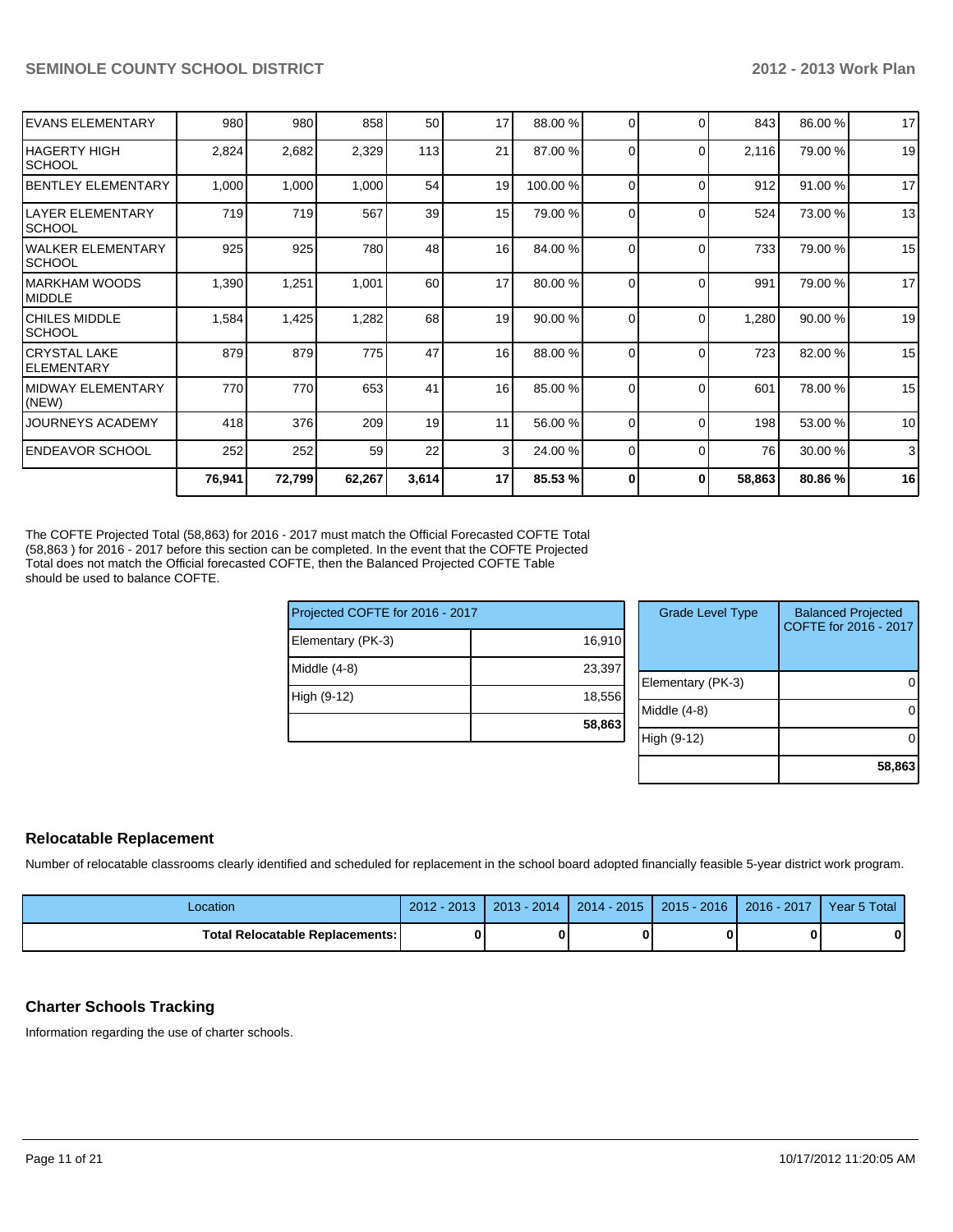| Location-Type                      | # Relocatable<br>units or<br>permanent<br>classrooms | Owner           | Year Started or<br>Scheduled | Student<br><b>Stations</b> | <b>Students</b><br>Enrolled | Years in<br>Contract | <b>Total Charter</b><br><b>Students</b><br>projected for<br>2016 - 2017 |
|------------------------------------|------------------------------------------------------|-----------------|------------------------------|----------------------------|-----------------------------|----------------------|-------------------------------------------------------------------------|
| Choices In Learning                |                                                      | 20 PRIVATE      | 2002                         | 670                        | 668                         |                      | 670                                                                     |
| UCP (Pre-K Only)                   |                                                      | <b>IPRIVATE</b> | 2003                         | 60                         | 20                          |                      | 30 <sup>1</sup>                                                         |
| Galileo School for Gifted Learning |                                                      | 14 PRIVATE      | 2011                         | 192 <sub>l</sub>           | 166                         |                      | 192                                                                     |
|                                    | 35                                                   |                 |                              | 922                        | 854                         |                      | 892                                                                     |

#### **Special Purpose Classrooms Tracking**

The number of classrooms that will be used for certain special purposes in the current year, by facility and type of classroom, that the district will, 1), not use for educational purposes, and 2), the co-teaching classrooms that are not open plan classrooms and will be used for educational purposes.

| School                                 |  | School Type $\parallel \#$ of Elementary $\parallel \#$ of Middle 4-8 $\parallel \#$ of High 9-12<br><b>K-3 Classrooms L</b> | <b>Classrooms</b> | <b>Classrooms</b> | # of $ESE$<br><b>Classrooms</b> | # of Combo<br><b>Classrooms</b> | Total<br><b>Classrooms</b> |
|----------------------------------------|--|------------------------------------------------------------------------------------------------------------------------------|-------------------|-------------------|---------------------------------|---------------------------------|----------------------------|
| <b>Total Educational Classrooms: I</b> |  |                                                                                                                              |                   |                   |                                 |                                 | 01                         |

| School                         | <b>School Type</b>                   | # of Elementary<br>K-3 Classrooms | # of Middle 4-8<br><b>Classrooms</b> | # of High 9-12<br><b>Classrooms</b> | # of $ESE$<br><b>Classrooms</b> | # of Combo<br><b>Classrooms</b> | Total<br><b>Classrooms</b> |
|--------------------------------|--------------------------------------|-----------------------------------|--------------------------------------|-------------------------------------|---------------------------------|---------------------------------|----------------------------|
| <b>IRAINBOW ELEMENTARY</b>     | Co-Teaching                          |                                   |                                      |                                     |                                 |                                 |                            |
| <b>ISPRING LAKE ELEMENTARY</b> | Co-Teaching                          |                                   |                                      |                                     |                                 |                                 | 31                         |
| <b>IRED BUG ELEMENTARY</b>     | Co-Teaching                          |                                   |                                      |                                     |                                 |                                 |                            |
| <b>IPARTIN ELEMENTARY</b>      | Co-Teaching                          |                                   |                                      |                                     |                                 |                                 |                            |
| <b>I</b> WICKLOW ELEMENTARY    | Co-Teaching                          |                                   |                                      |                                     |                                 |                                 | 2                          |
| <b>I</b> LAWTON ELEMENTARY     | Co-Teaching                          |                                   |                                      |                                     |                                 |                                 | 3 <sup>l</sup>             |
| <b>IALTAMONTE ELEMENTARY</b>   | Co-Teaching                          |                                   |                                      |                                     | $\Omega$                        |                                 | $\overline{2}$             |
| MIDWAY ELEMENTARY (NEW)        | Co-Teaching                          |                                   |                                      |                                     |                                 |                                 |                            |
|                                | <b>Total Co-Teaching Classrooms:</b> | o                                 |                                      |                                     |                                 |                                 | 14                         |

#### **Infrastructure Tracking**

**Necessary offsite infrastructure requirements resulting from expansions or new schools. This section should include infrastructure information related to capacity project schedules and other project schedules (Section 4).**

N/A

**Proposed location of planned facilities, whether those locations are consistent with the comprehensive plans of all affected local governments, and recommendations for infrastructure and other improvements to land adjacent to existing facilities. Provisions of 1013.33(12), (13) and (14) and 1013.36 must be addressed for new facilities planned within the 1st three years of the plan (Section 5).**

N/A

**Consistent with Comp Plan?** Yes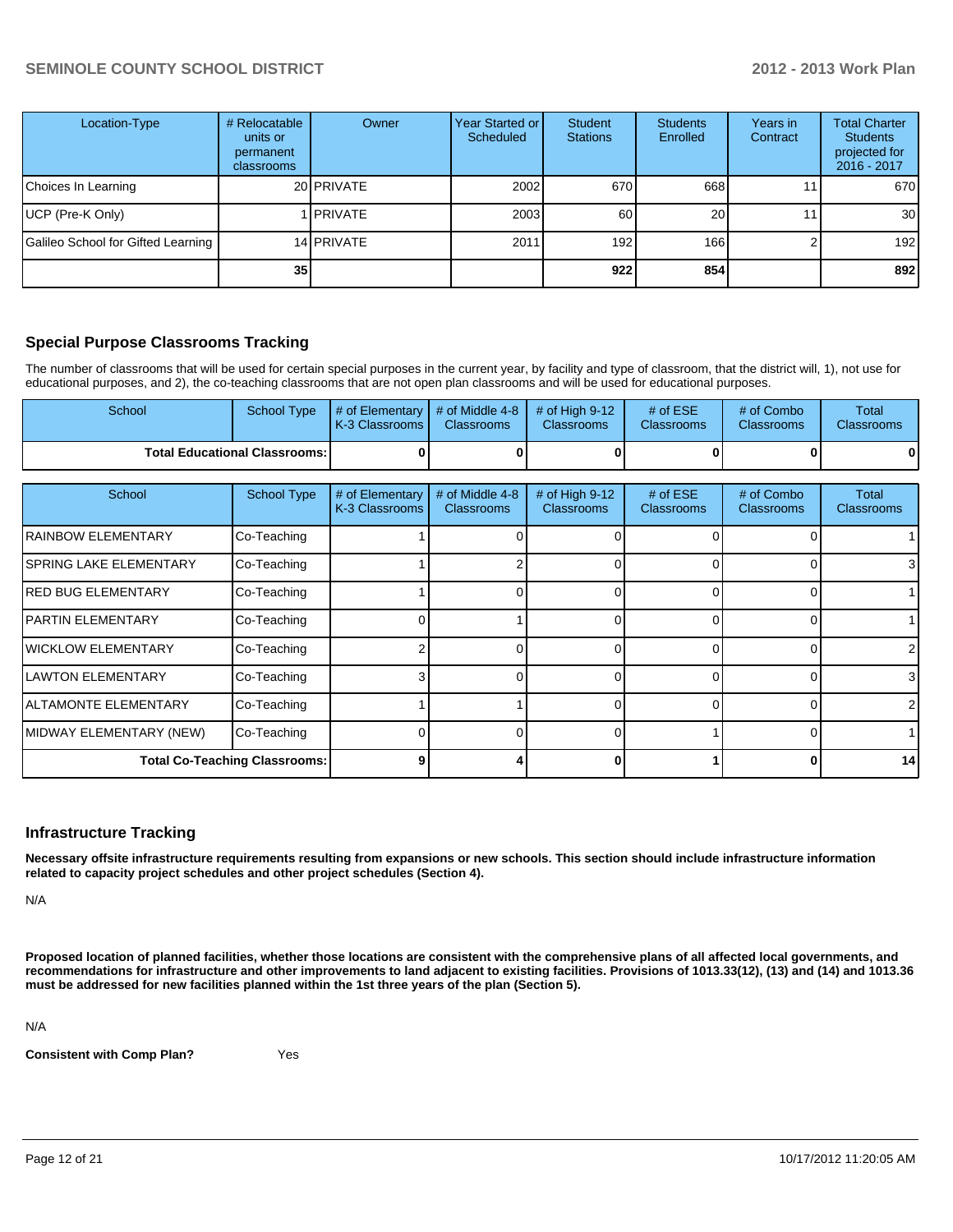#### **Net New Classrooms**

The number of classrooms, by grade level and type of construction, that were added during the last fiscal year.

|                                                                                                                                                         | List the net new classrooms added in the 2011 - 2012 fiscal year. |                            |                                |                                                                        | List the net new classrooms to be added in the 2012 - 2013 fiscal<br>Ivear. |                            |                                 |                        |
|---------------------------------------------------------------------------------------------------------------------------------------------------------|-------------------------------------------------------------------|----------------------------|--------------------------------|------------------------------------------------------------------------|-----------------------------------------------------------------------------|----------------------------|---------------------------------|------------------------|
| "Classrooms" is defined as capacity carrying classrooms that are added to increase<br>capacity to enable the district to meet the Class Size Amendment. |                                                                   |                            |                                | Totals for fiscal year 2012 - 2013 should match totals in Section 15A. |                                                                             |                            |                                 |                        |
| Location                                                                                                                                                | $2011 - 2012$ #<br>Permanent                                      | $2011 - 2012$ #<br>Modular | $2011 - 2012$ #<br>Relocatable | $2011 - 2012$<br>Total                                                 | $2012 - 2013$ #<br>Permanent                                                | $2012 - 2013$ #<br>Modular | $2012 - 2013 \#$<br>Relocatable | $2012 - 2013$<br>Total |
| Elementary (PK-3)                                                                                                                                       |                                                                   |                            |                                |                                                                        |                                                                             |                            |                                 | 0                      |
| Middle (4-8)                                                                                                                                            |                                                                   |                            |                                |                                                                        |                                                                             |                            |                                 | $\Omega$               |
| High (9-12)                                                                                                                                             |                                                                   |                            |                                |                                                                        |                                                                             |                            |                                 | $\Omega$               |
|                                                                                                                                                         |                                                                   |                            |                                |                                                                        |                                                                             |                            | 0                               | $\mathbf{0}$           |

#### **Relocatable Student Stations**

Number of students that will be educated in relocatable units, by school, in the current year, and the projected number of students for each of the years in the workplan.

| <b>Site</b>                                                    | 2012 - 2013    | 2013 - 2014 | 2014 - 2015 | $2015 - 2016$ | $2016 - 2017$ | 5 Year Average |
|----------------------------------------------------------------|----------------|-------------|-------------|---------------|---------------|----------------|
| <b>MILLENNIUM MIDDLE</b>                                       | 352            | 352         | 352         | 352           | 0             | 282            |
| <b>SOUTH SEMINOLE MIDDLE</b>                                   | $\overline{0}$ | $\Omega$    | 0           | O             | 0             | 0              |
| <b>CASSELBERRY ELEMENTARY</b>                                  | 22             | 22          | $\Omega$    | $\Omega$      | $\Omega$      | 9              |
| <b>WILSON ELEMENTARY</b>                                       | 18             | 18          | 0           | ∩             | $\Omega$      | $\overline{7}$ |
| CROOMS ACADEMY OF INFORMATION<br><b>TECHNOLOGY</b>             | $\Omega$       | $\Omega$    | $\Omega$    | $\Omega$      | $\Omega$      | 0              |
| <b>GOLDSBORO ELEMENTARY</b>                                    | 22             | 22          | $\Omega$    | $\Omega$      | $\Omega$      | 9              |
| JACKSON HEIGHTS MIDDLE                                         | 88             | 88          | 88          | 88            | 0             | 70             |
| MIDWAY ELEMENTARY (OLD)                                        | $\Omega$       | 0           | 0           | $\Omega$      | 0             | 0              |
| ROSENWALD EXCEPTIONAL STUDENT<br><b>EDUCATION CENTER (OLD)</b> | $\Omega$       | 0           | 0           | $\Omega$      | $\Omega$      | $\overline{0}$ |
| <b>RAINBOW ELEMENTARY</b>                                      | $\overline{0}$ | $\Omega$    | $\Omega$    | $\Omega$      | $\Omega$      | $\overline{0}$ |
| <b>WINTER SPRINGS ELEMENTARY</b>                               | 0              | $\Omega$    | 0           | $\Omega$      | $\Omega$      | $\overline{0}$ |
| <b>SPRING LAKE ELEMENTARY</b>                                  | 84             | 84          | $\Omega$    | $\Omega$      | 0             | 34             |
| <b>OVIEDO SENIOR HIGH</b>                                      | 0              | $\Omega$    | $\Omega$    | $\Omega$      | 0             | 0              |
| LYMAN SENIOR HIGH                                              | 100            | 100         | 50          | $\Omega$      | $\Omega$      | 50             |
| <b>LAKE BRANTLEY SENIOR HIGH</b>                               | 150            | 150         | 75          | $\Omega$      | $\Omega$      | 75             |
| <b>FOREST CITY ELEMENTARY</b>                                  | $\overline{0}$ | $\Omega$    | $\Omega$    | $\Omega$      | 0             | $\mathbf 0$    |
| <b>RED BUG ELEMENTARY</b>                                      | 36             | 36          | $\Omega$    | $\Omega$      | $\Omega$      | 14             |
| <b>IDYLLWILDE ELEMENTARY</b>                                   | 72             | 72          | $\Omega$    | $\Omega$      | $\Omega$      | 29             |
| <b>EASTBROOK ELEMENTARY</b>                                    | 0              | $\Omega$    | 0           | O             | $\Omega$      | 0              |
| <b>TUSKAWILLA MIDDLE</b>                                       | U              | U           | 0           | $\Omega$      | $\Omega$      | 0              |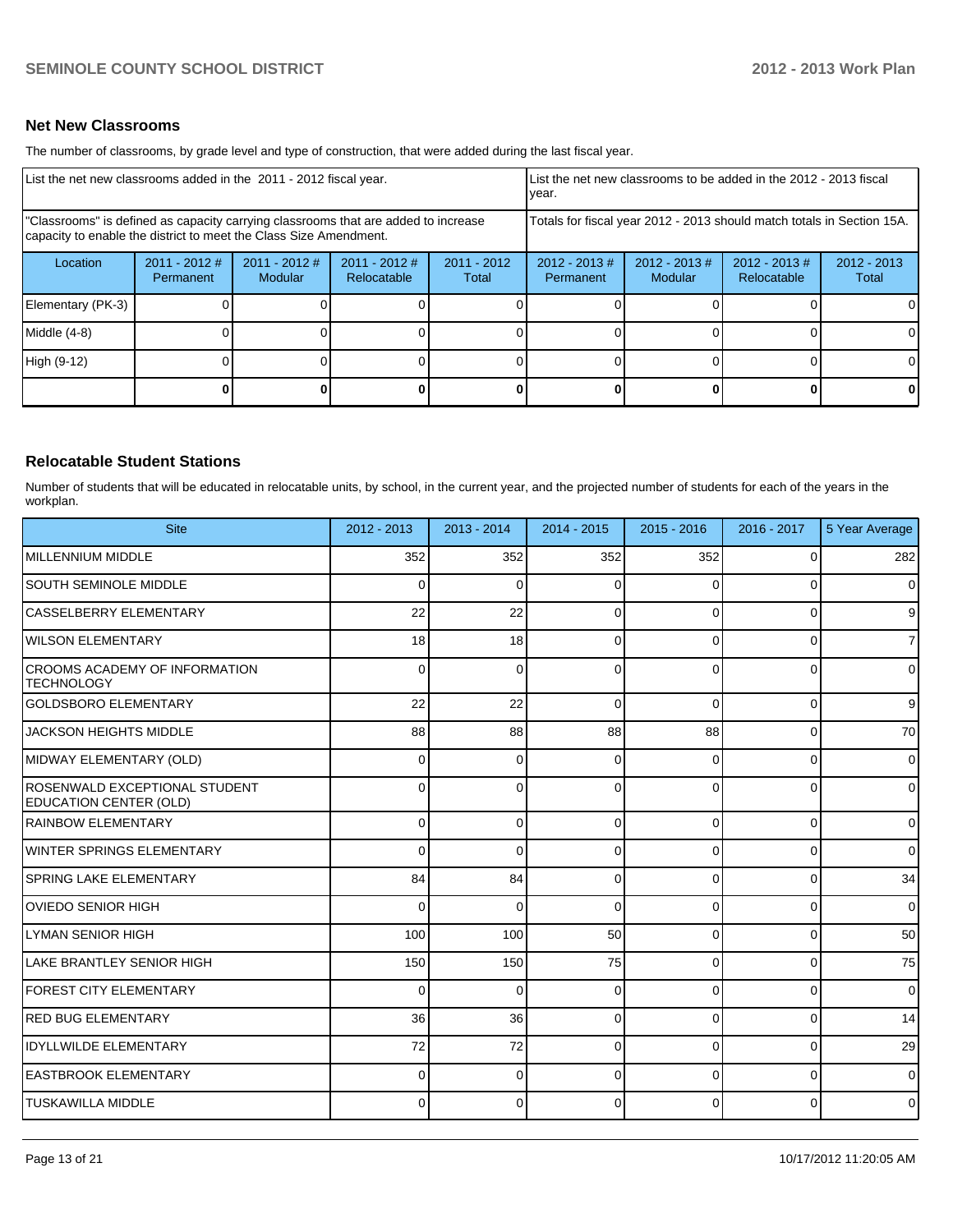| LAKE HOWELL SENIOR HIGH                               | $\overline{0}$ | $\overline{0}$ | $\Omega$       | $\overline{0}$ | $\overline{0}$ | $\overline{0}$ |
|-------------------------------------------------------|----------------|----------------|----------------|----------------|----------------|----------------|
| <b>BENTLEY ELEMENTARY</b>                             | 0              | $\Omega$       | 0              | $\Omega$       | 0              | $\overline{0}$ |
| <b>STERLING PARK ELEMENTARY</b>                       | 0              | $\Omega$       | 0              | $\Omega$       | $\Omega$       | $\overline{0}$ |
| <b>ROCK LAKE MIDDLE</b>                               | 0              | $\mathbf 0$    | 0              | $\Omega$       | $\Omega$       | $\overline{0}$ |
| <b>WEKIVA ELEMENTARY</b>                              | $\Omega$       | $\Omega$       | 0              | $\Omega$       | $\Omega$       | $\overline{0}$ |
| KEETH ELEMENTARY                                      | 88             | 88             | 0              | $\Omega$       | $\Omega$       | 35             |
| <b>GREENWOOD LAKES MIDDLE</b>                         | 22             | 22             | 22             | 22             | $\Omega$       | 18             |
| <b>STENSTROM ELEMENTARY</b>                           | 66             | 66             | $\Omega$       | $\Omega$       | $\Omega$       | 26             |
| <b>HEATHROW ELEMENTARY</b>                            | 110            | 110            | 0              | $\Omega$       | $\Omega$       | 44             |
| <b>PARTIN ELEMENTARY</b>                              | $\Omega$       | $\Omega$       | 0              | $\Omega$       | $\Omega$       | $\overline{0}$ |
| <b>INDIAN TRAILS MIDDLE</b>                           | 44             | 44             | 44             | 44             | $\Omega$       | 35             |
| HOPPER EXCEPTIONAL STUDENT EDUCATION<br><b>CENTER</b> | $\Omega$       | $\Omega$       | 0              | $\Omega$       | 0              | $\overline{0}$ |
| <b>TEAGUE MIDDLE</b>                                  | $\overline{0}$ | $\mathbf 0$    | $\mathbf 0$    | $\overline{0}$ | 0              | $\overline{0}$ |
| WINTER SPRINGS SENIOR HIGH                            | $\Omega$       | $\mathbf 0$    | 0              | $\overline{0}$ | 0              | $\overline{0}$ |
| HIGHLANDS ELEMENTARY                                  | $\mathbf 0$    | $\mathbf 0$    | $\mathbf 0$    | $\overline{0}$ | 0              | $\overline{0}$ |
| CARILLON ELEMENTARY                                   | $\Omega$       | $\Omega$       | 0              | $\overline{0}$ | 0              | $\overline{0}$ |
| <b>WICKLOW ELEMENTARY</b>                             | 66             | 66             | $\mathbf 0$    | $\overline{0}$ | $\overline{0}$ | 26             |
| <b>EVANS ELEMENTARY</b>                               | 22             | 22             | $\mathbf 0$    | $\overline{0}$ | $\Omega$       | 9              |
| HAGERTY HIGH SCHOOL                                   | $\Omega$       | $\Omega$       | $\Omega$       | $\Omega$       | $\Omega$       | $\overline{0}$ |
| <b>SEMINOLE SENIOR HIGH</b>                           | 525            | 525            | 275            | 275            | 275            | 375            |
| MARKHAM WOODS MIDDLE                                  | $\mathbf 0$    | 0              | $\mathbf 0$    | $\overline{0}$ | 0              | $\overline{0}$ |
| ICHILES MIDDLE SCHOOL                                 | 0              | 0              | 0              | $\overline{0}$ | 0              | $\overline{0}$ |
| CRYSTAL LAKE ELEMENTARY                               | $\Omega$       | $\mathbf 0$    | 0              | $\overline{0}$ | 0              | $\overline{0}$ |
| LAYER ELEMENTARY SCHOOL                               | 0              | $\Omega$       | 0              | $\overline{0}$ | 0              | $\overline{0}$ |
| WALKER ELEMENTARY SCHOOL                              | 0              | 0              | 0              | 0              | $\overline{0}$ | $\overline{0}$ |
| <b>HAMILTON ELEMENTARY</b>                            | 132            | 132            | 55             | $\overline{0}$ | $\overline{0}$ | 64             |
| BEAR LAKE ELEMENTARY                                  | 18             | 18             | $\overline{0}$ | $\overline{0}$ | $\overline{0}$ | $\overline{7}$ |
| ENGLISH ESTATES ELEMENTARY                            | 22             | 22             | $\mathbf 0$    | $\overline{0}$ | 0              | $\overline{9}$ |
| <b>GENEVA ELEMENTARY</b>                              | 44             | 44             | 0              | $\overline{0}$ | $\overline{0}$ | 18             |
| LAKE MARY SENIOR HIGH                                 | 75             | 75             | 75             | 50             | $\overline{0}$ | 55             |
| LAKE MARY ELEMENTARY                                  | $\overline{0}$ | 0              | $\mathbf 0$    | $\overline{0}$ | $\overline{0}$ | $\overline{0}$ |
| LONGWOOD ELEMENTARY                                   | $\overline{0}$ | $\mathbf 0$    | $\mathbf 0$    | $\overline{0}$ | 0              | $\overline{0}$ |
| MILWEE MIDDLE                                         | 66             | 66             | 44             | 22             | $\overline{0}$ | 40             |
| LAWTON ELEMENTARY                                     | $\Omega$       | $\mathbf 0$    | 0              | $\overline{0}$ | $\overline{0}$ | $\overline{0}$ |
| PINE CREST ELEMENTARY                                 | 132            | 132            | $\mathbf 0$    | $\overline{0}$ | 0              | 53             |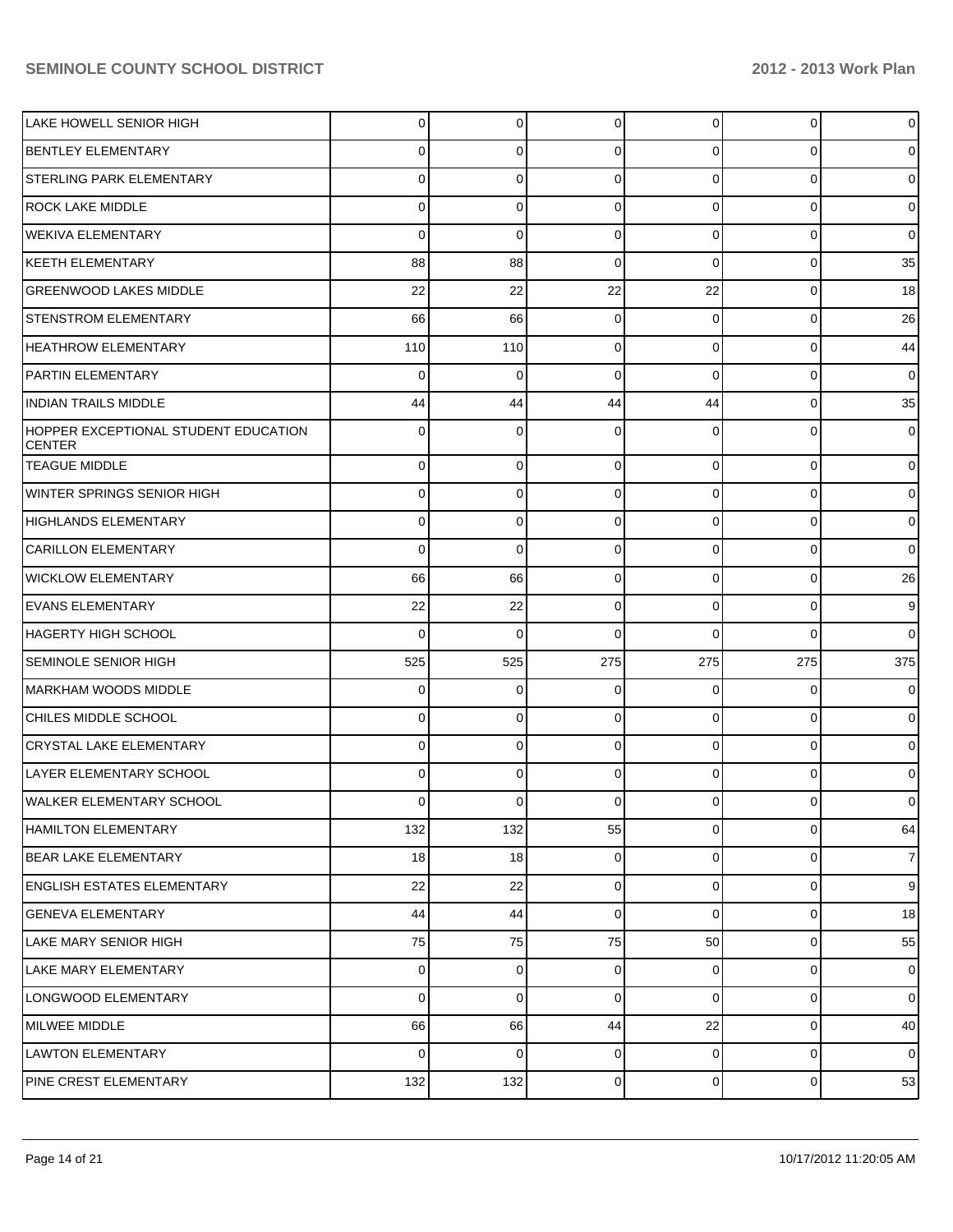| <b>SANFORD MIDDLE</b>          | 220 | 220 | 176 | 132 | 150 <sup>1</sup> |
|--------------------------------|-----|-----|-----|-----|------------------|
| ALTAMONTE ELEMENTARY           |     |     |     |     |                  |
| <b>ISABAL POINT ELEMENTARY</b> |     |     |     |     |                  |
| WOODLANDS ELEMENTARY           |     |     |     |     |                  |
| LAKE ORIENTA ELEMENTARY        | 18  | 18  |     |     |                  |
| MIDWAY ELEMENTARY (NEW)        |     |     |     |     |                  |
| <b>JOURNEYS ACADEMY</b>        |     |     |     |     |                  |
| <b>ENDEAVOR SCHOOL</b>         |     |     |     |     | ΟI               |

| Totals for SEMINOLE COUNTY SCHOOL DISTRICT        |        |        |        |        |        |        |
|---------------------------------------------------|--------|--------|--------|--------|--------|--------|
| Total students in relocatables by year.           | 2,614  | 2,614  | 1.256  | 985    | 275    | .549   |
| Total number of COFTE students projected by year. | 61,459 | 60.839 | 60.095 | 59.243 | 58.863 | 60,100 |
| Percent in relocatables by year.                  | 4 % l  | 4%     | 2%     | 2%     | 0 % I  | 3%     |

#### **Leased Facilities Tracking**

Exising leased facilities and plans for the acquisition of leased facilities, including the number of classrooms and student stations, as reported in the educational plant survey, that are planned in that location at the end of the five year workplan.

| Location                      | # of Leased<br>Classrooms 2012 -<br>2013 | <b>FISH Student</b><br><b>Stations</b> | Owner    | # of Leased<br>Classrooms 2016 -<br>2017 | <b>FISH Student</b><br><b>Stations</b> |
|-------------------------------|------------------------------------------|----------------------------------------|----------|------------------------------------------|----------------------------------------|
| LAKE BRANTLEY SENIOR HIGH     |                                          |                                        | $100$ WS | $\Omega$                                 | 0                                      |
| <b>WICKLOW ELEMENTARY</b>     | 0                                        |                                        | olws     | $\Omega$                                 | 0                                      |
| <b>SANFORD MIDDLE</b>         |                                          |                                        | $44$ WS  | $\Omega$                                 | 0                                      |
| <b>HAMILTON ELEMENTARY</b>    | U                                        |                                        |          | $\Omega$                                 | 0                                      |
| <b>BEAR LAKE ELEMENTARY</b>   | $\Omega$                                 |                                        |          | 0                                        | $\Omega$                               |
| ENGLISH ESTATES ELEMENTARY    | $\Omega$                                 | <sup>0</sup>                           |          | 0                                        | $\Omega$                               |
| <b>IGENEVA ELEMENTARY</b>     | $\Omega$                                 | $\Omega$                               |          | $\Omega$                                 | $\Omega$                               |
| <b>LAKE MARY SENIOR HIGH</b>  | 0                                        | ∩                                      |          | $\Omega$                                 | $\Omega$                               |
| LAKE MARY ELEMENTARY          | 0                                        | $\Omega$                               |          | 0                                        | $\Omega$                               |
| LONGWOOD ELEMENTARY           | $\Omega$                                 | $\Omega$                               |          | 0                                        | $\Omega$                               |
| <b>IMILWEE MIDDLE</b>         | $\Omega$                                 | <sup>0</sup>                           |          | $\Omega$                                 | 0                                      |
| <b>ILAWTON ELEMENTARY</b>     | $\Omega$                                 | ∩                                      |          | 0                                        | <sup>0</sup>                           |
| <b>IPINE CREST ELEMENTARY</b> | $\Omega$                                 | <sup>0</sup>                           |          | $\Omega$                                 | 0                                      |
| ISEMINOLE SENIOR HIGH         | $\Omega$                                 | <sup>0</sup>                           |          | $\Omega$                                 | 0                                      |
| <b>IMILLENNIUM MIDDLE</b>     | $\Omega$                                 | <sup>0</sup>                           |          | $\Omega$                                 | $\Omega$                               |
| <b>SOUTH SEMINOLE MIDDLE</b>  | $\Omega$                                 | ∩                                      |          | $\Omega$                                 | 0                                      |
| CASSELBERRY ELEMENTARY        | $\Omega$                                 | ∩                                      |          | 0                                        | $\Omega$                               |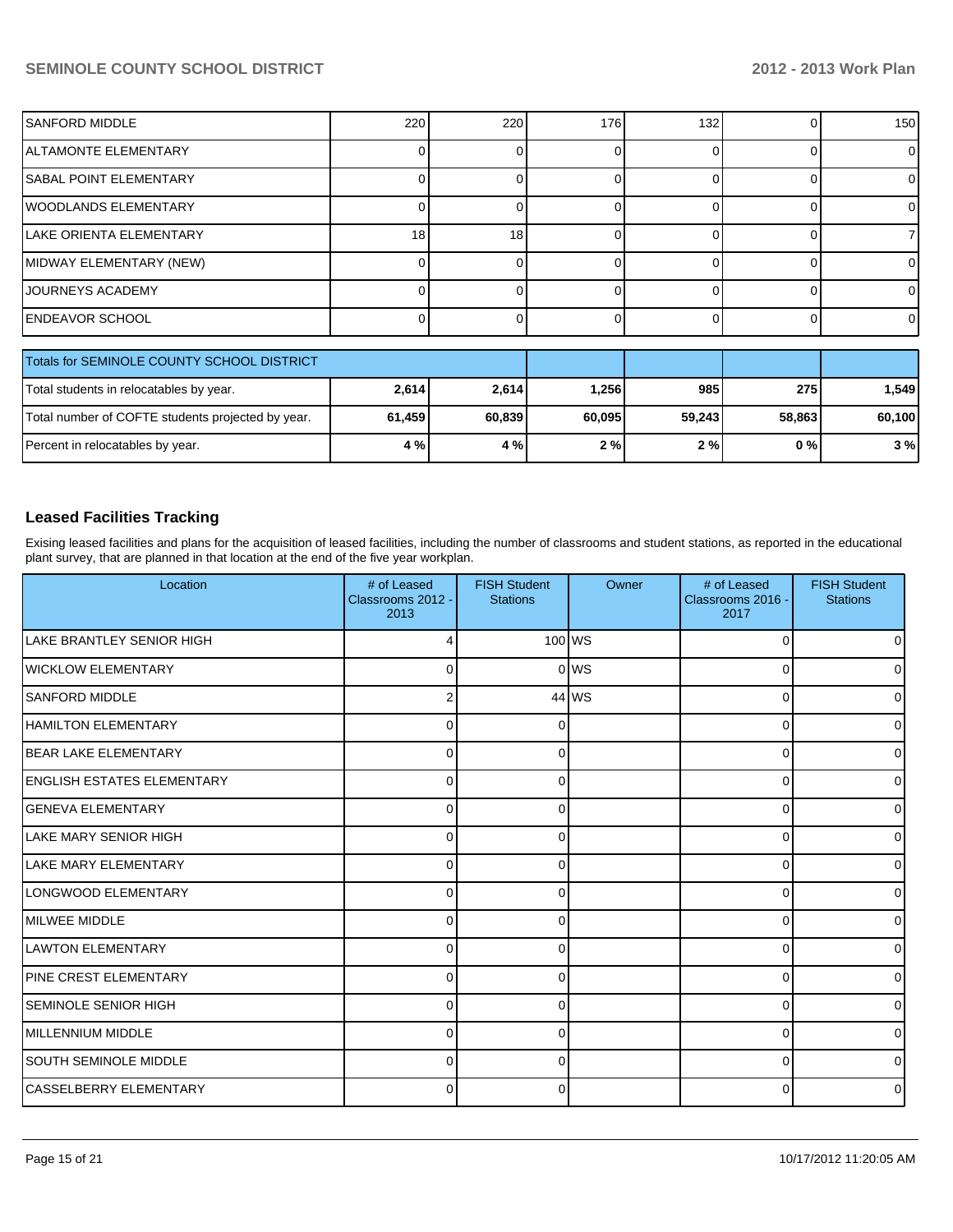| <b>WILSON ELEMENTARY</b>                                | $\Omega$       | $\Omega$    | 0        | $\overline{0}$ |
|---------------------------------------------------------|----------------|-------------|----------|----------------|
| CROOMS ACADEMY OF INFORMATION<br><b>TECHNOLOGY</b>      | 0              |             |          | $\overline{0}$ |
| <b>GOLDSBORO ELEMENTARY</b>                             | $\Omega$       | $\Omega$    | 0        | $\overline{0}$ |
| JACKSON HEIGHTS MIDDLE                                  | $\Omega$       | $\Omega$    | 0        | $\mathbf 0$    |
| MIDWAY ELEMENTARY (OLD)                                 | $\Omega$       | $\Omega$    | 0        | $\overline{0}$ |
| ROSENWALD EXCEPTIONAL STUDENT EDUCATION<br>CENTER (OLD) | $\Omega$       | $\Omega$    | C        | $\overline{0}$ |
| <b>RAINBOW ELEMENTARY</b>                               | $\overline{0}$ | $\Omega$    | 0        | $\mathbf 0$    |
| <b>WINTER SPRINGS ELEMENTARY</b>                        | 0              | $\Omega$    | 0        | $\overline{0}$ |
| SPRING LAKE ELEMENTARY                                  | 0              | $\Omega$    | 0        | $\overline{0}$ |
| OVIEDO SENIOR HIGH                                      | 0              | 0           | 0        | 0              |
| LYMAN SENIOR HIGH                                       | 0              | $\Omega$    | 0        | $\overline{0}$ |
| <b>FOREST CITY ELEMENTARY</b>                           | 0              | 0           | 0        | 0              |
| <b>RED BUG ELEMENTARY</b>                               | $\overline{0}$ | 0           | $\Omega$ | $\overline{0}$ |
| <b>IDYLLWILDE ELEMENTARY</b>                            | 0              | 0           | 0        | 0              |
| <b>EASTBROOK ELEMENTARY</b>                             | $\overline{0}$ | 0           | $\Omega$ | $\overline{0}$ |
| <b>TUSKAWILLA MIDDLE</b>                                | 0              | 0           | 0        | 0              |
| LAKE HOWELL SENIOR HIGH                                 | 0              | $\Omega$    | $\Omega$ | $\overline{0}$ |
| ALTAMONTE ELEMENTARY                                    | 0              | 0           | 0        | 0              |
| <b>SABAL POINT ELEMENTARY</b>                           | 0              | $\Omega$    | 0        | $\overline{0}$ |
| WOODLANDS ELEMENTARY                                    | 0              | 0           | 0        | 0              |
| LAKE ORIENTA ELEMENTARY                                 | 0              | $\Omega$    | 0        | $\overline{0}$ |
| STERLING PARK ELEMENTARY                                | $\Omega$       | 0           | 0        | 0              |
| <b>ROCK LAKE MIDDLE</b>                                 | $\Omega$       | 0           | C        | 0              |
| WEKIVA ELEMENTARY                                       | 0              | 0           |          | 0              |
| KEETH ELEMENTARY                                        | U              |             |          |                |
| <b>GREENWOOD LAKES MIDDLE</b>                           | $\overline{0}$ | $\Omega$    | 0        | $\overline{0}$ |
| STENSTROM ELEMENTARY                                    | $\overline{0}$ | $\Omega$    | 0        | $\overline{0}$ |
| PARTIN ELEMENTARY                                       | $\overline{0}$ | $\mathbf 0$ | 0        | $\overline{0}$ |
| INDIAN TRAILS MIDDLE                                    | $\overline{0}$ | 0           | 0        | $\overline{0}$ |
| <b>TEAGUE MIDDLE</b>                                    | $\overline{0}$ | $\mathbf 0$ | 0        | $\overline{0}$ |
| WINTER SPRINGS SENIOR HIGH                              | $\overline{0}$ | 0           | 0        | $\overline{0}$ |
| HIGHLANDS ELEMENTARY                                    | $\overline{0}$ | $\mathbf 0$ | 0        | $\overline{0}$ |
| CARILLON ELEMENTARY                                     | $\overline{0}$ | 0           | 0        | $\overline{0}$ |
| <b>EVANS ELEMENTARY</b>                                 | $\overline{0}$ | $\mathbf 0$ | 0        | $\overline{0}$ |
| HAGERTY HIGH SCHOOL                                     | $\overline{0}$ | 0           | 0        | $\overline{0}$ |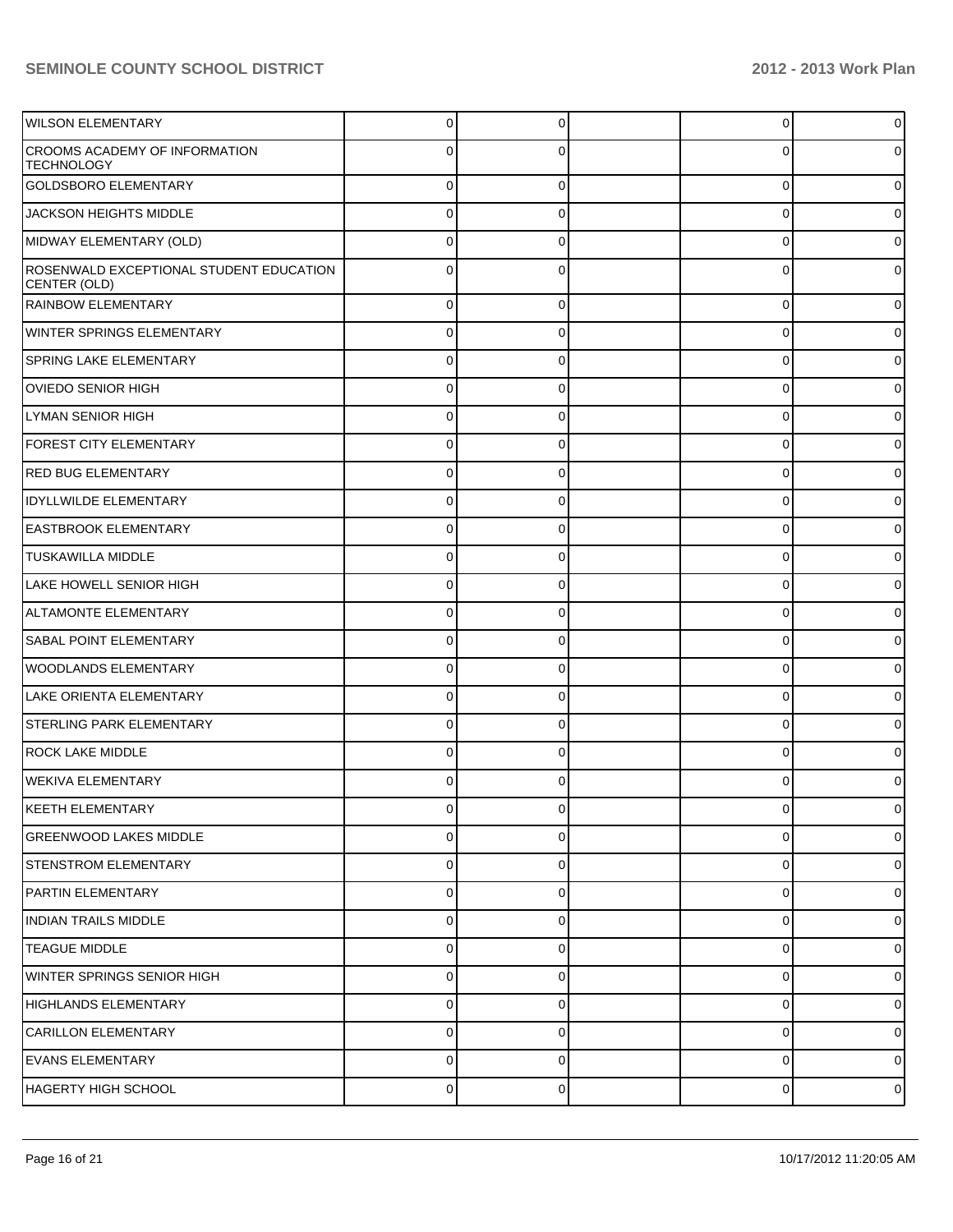| BENTLEY ELEMENTARY             |     |  |   |
|--------------------------------|-----|--|---|
| LAYER ELEMENTARY SCHOOL        |     |  | 0 |
| IWALKER ELEMENTARY SCHOOL      |     |  | 0 |
| MARKHAM WOODS MIDDLE           |     |  | 0 |
| CHILES MIDDLE SCHOOL           |     |  | 0 |
| <b>CRYSTAL LAKE ELEMENTARY</b> |     |  | 0 |
| MIDWAY ELEMENTARY (NEW)        |     |  | 0 |
| JOURNEYS ACADEMY               |     |  | 0 |
| <b>ENDEAVOR SCHOOL</b>         |     |  | 0 |
|                                | 144 |  | 0 |

#### **Failed Standard Relocatable Tracking**

Relocatable units currently reported by school, from FISH, and the number of relocatable units identified as 'Failed Standards'.

Nothing reported for this section.

## **Planning**

#### **Class Size Reduction Planning**

**Plans approved by the school board that reduce the need for permanent student stations such as acceptable school capacity levels, redistricting, busing, year-round schools, charter schools, magnet schools, public-private partnerships, multitrack scheduling, grade level organization, block scheduling, or other alternatives.**

All schools are within permanent capacity levels of service for the next 5 year planning period.

#### **School Closure Planning**

**Plans for the closure of any school, including plans for disposition of the facility or usage of facility space, and anticipated revenues.**

Longwood Elementary School's operations was suspended by SCPS as a cost savings measure. Sufficient permanent capacity exists in the elementary school level to absorb the students that were attending Longwood Elementary. This property is partially leased by the City of Longwood and Bldg 8 is occupied by Seminole County Virtual Schools.

An unfunded line item has been placed in the 2012-13 capital budget called "Possible School Suspension of Operations - TBD" in order to accommodate closing any schools necessary for cost savings measures.

Hopper Center's operations were suspended and students were divided among Hopper Center @ Lake Orienta Elementary School and Endeavor School.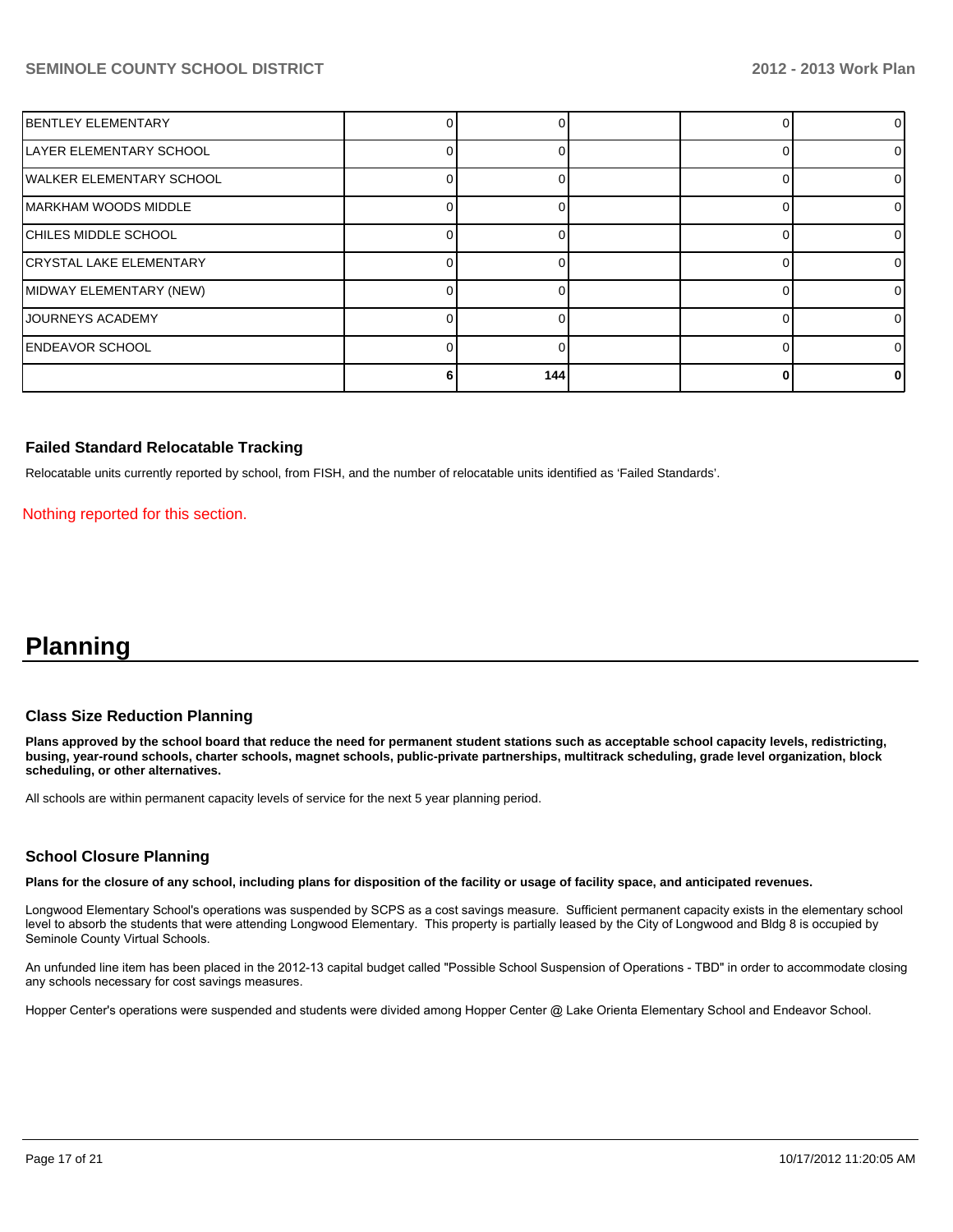Five Year Survey - Ten Year Capacity **10/17/2012** SEMINOLE COUNTY SCHOOL DISTRICT

**Schedule of capital outlay projects projected to ensure the availability of satisfactory student stations for the projected student enrollment in K - 12 programs for the future 5 years beyond the 5-year district facilities work program.**

No items meet the criteria.

Five Year Survey - Ten Year Infrastructure **10/17/2012** SEMINOLE COUNTY SCHOOL DISTRICT

**Proposed Location of Planned New, Remodeled, or New Additions to Facilities in 6 thru 10 out years (Section 28).**

Not Specified

**Plans for closure of any school, including plans for disposition of the facility or usage of facility space, and anticipated revenues in the 6 thru 10 out years (Section 29).**

Not Specified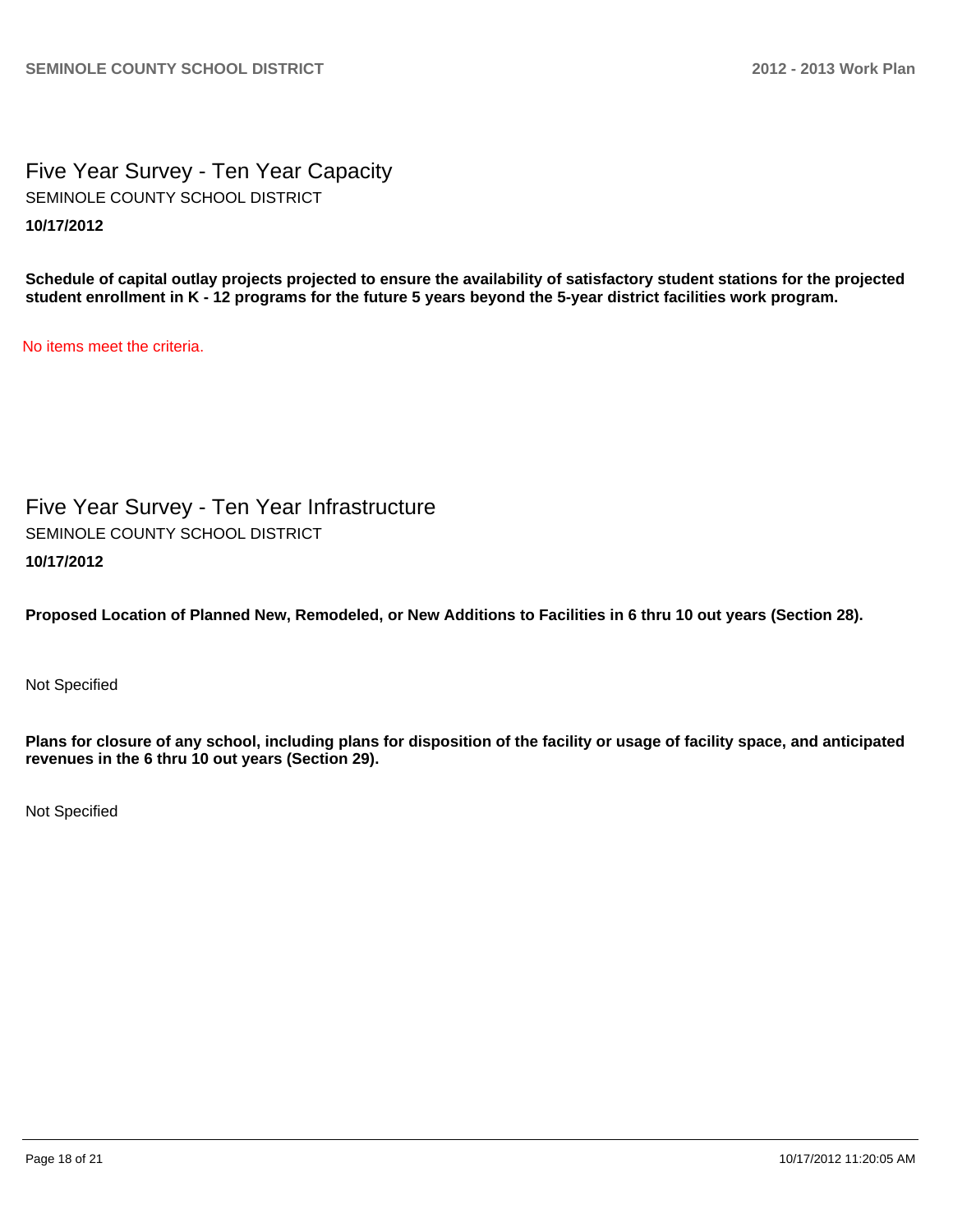Five Year Survey - Ten Year Maintenance **10/17/2012** SEMINOLE COUNTY SCHOOL DISTRICT

**District projects and locations regarding the projected need for major renovation, repair, and maintenance projects within the district in years 6 - 10 beyond the projects plans detailed in the five years covered by the work plan.**

No items match the criteria.

## Five Year Survey - Ten Year Utilization

SEMINOLE COUNTY SCHOOL DISTRICT

#### **10/17/2012**

**Schedule of planned capital outlay projects identifying the standard grade groupings, capacities, and planned utilization rates of future educational facilities of the district for both permanent and relocatable facilities.**

| <b>Grade Level</b><br>Projections | <b>FISH Student</b><br><b>Stations</b> | <b>Actual FISH</b><br>Capacity | Actual<br><b>COFTE</b> | Actual<br><b>Utilization</b> | Actual new<br><b>Student</b><br>Capacity to be<br>added/remove | Projected<br><b>COFTE</b> | Projected<br><b>Utilization</b> |
|-----------------------------------|----------------------------------------|--------------------------------|------------------------|------------------------------|----------------------------------------------------------------|---------------------------|---------------------------------|
| Elementary -<br>District Totals   | 37,538                                 | 37,538                         | 27,449.79              | 73.13 %                      |                                                                |                           | 0.00%                           |
| Middle - District<br>Totals       | 19,730                                 | 17,754                         | 15,001.79              | 84.50 %                      |                                                                |                           | 0.00%                           |
| High - District<br>Totals         | 27,059                                 | 25,567                         | 20,296.48              | 79.39 %                      |                                                                |                           | 0.00%                           |
| Other - ESE, etc                  | 940                                    | 304                            | 133.33                 | 43.86 %                      |                                                                |                           | 0.00%                           |
|                                   | 85,267                                 | 81,163                         | 62,881.39              | 77.48 %                      |                                                                |                           | 0.00%                           |

**Combination schools are included with the middle schools for student stations, capacity, COFTE and utilization purposes because these facilities all have a 90% utilization factor. Use this space to explain or define the grade groupings for combination schools.**

No comments to report.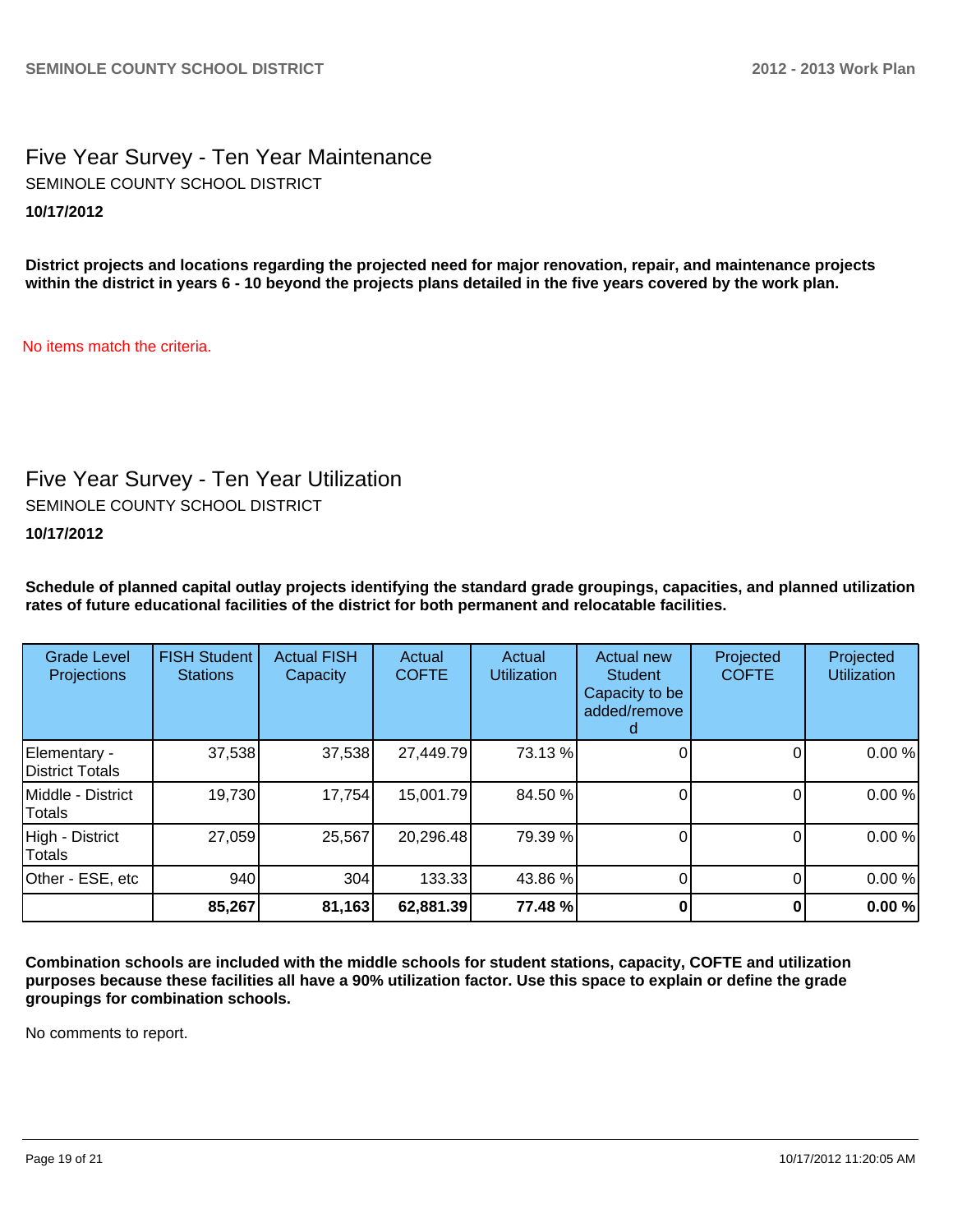Five Year Survey - Twenty Year Capacity **10/17/2012** SEMINOLE COUNTY SCHOOL DISTRICT

**Schedule of capital outlay projects projected to ensure the availability of satisfactory student stations for the projected student enrollment in K - 12 programs for the future 11 - 20 years beyond the 5-year district facilities work program.**

No items match the criteria.

Five Year Survey - Twenty Year Infrastructure SEMINOLE COUNTY SCHOOL DISTRICT

**10/17/2012**

**Proposed Location of Planned New, Remodeled, or New Additions to Facilities in the 11 through 20 out years (Section 28).**

Not Specified

**Plans for closure of any school, including plans for disposition of the facility or usage of facility space, and anticipated revenues in the 11 through 20 out years (Section 29).**

Not Specified